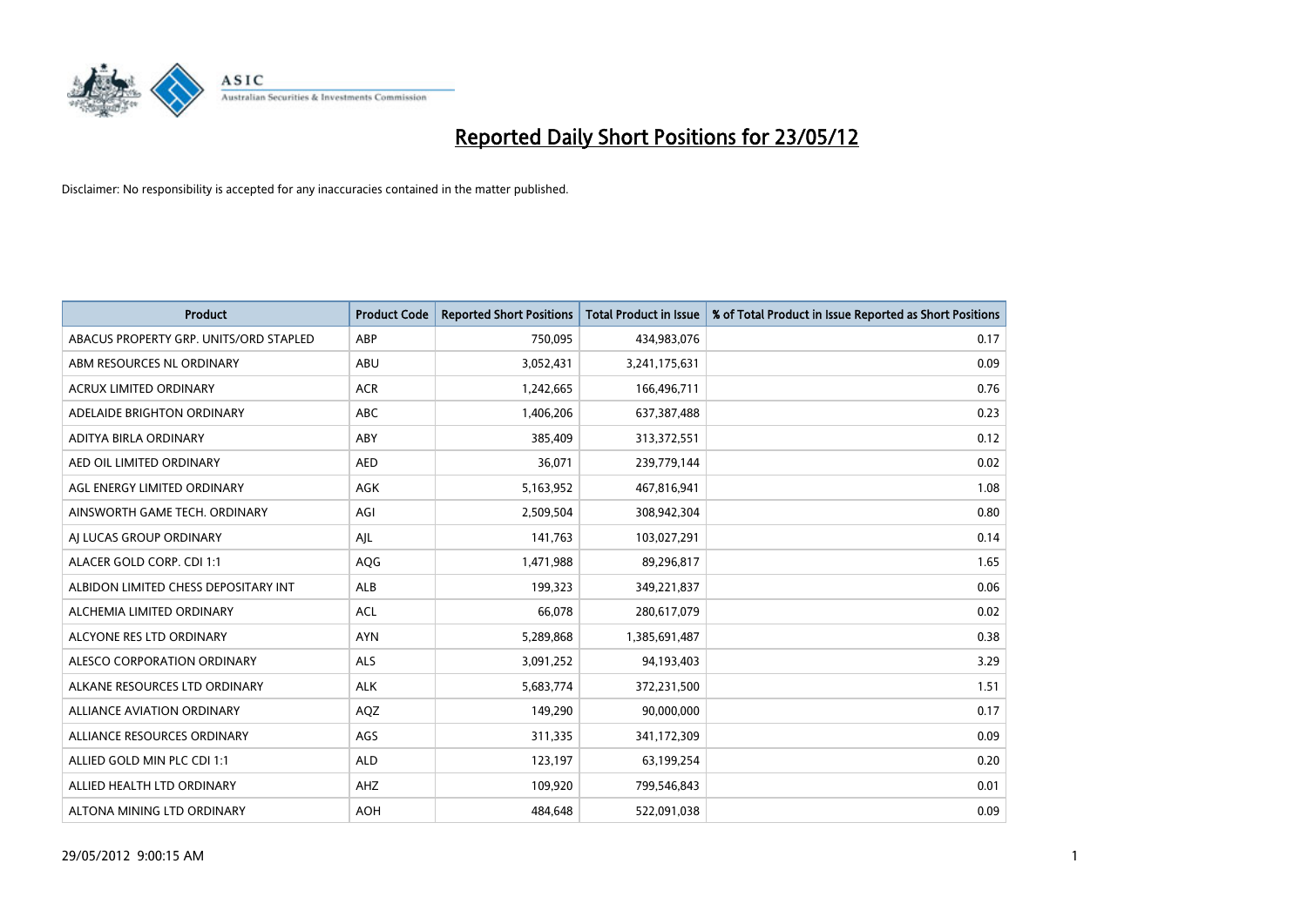

| <b>Product</b>                          | <b>Product Code</b> | <b>Reported Short Positions</b> | <b>Total Product in Issue</b> | % of Total Product in Issue Reported as Short Positions |
|-----------------------------------------|---------------------|---------------------------------|-------------------------------|---------------------------------------------------------|
| ALUMINA LIMITED ORDINARY                | <b>AWC</b>          | 88,816,962                      | 2,440,196,187                 | 3.63                                                    |
| AMALGAMATED HOLDINGS ORDINARY           | AHD                 | 2,345                           | 157,613,022                   | 0.00                                                    |
| AMCOM TELECOMM, ORDINARY                | AMM                 | 5,000                           | 241,491,904                   | 0.00                                                    |
| AMCOR LIMITED ORDINARY                  | AMC                 | 3,899,983                       | 1,206,684,923                 | 0.31                                                    |
| AMP LIMITED ORDINARY                    | AMP                 | 3,932,794                       | 2,894,931,180                 | 0.14                                                    |
| AMPELLA MINING ORDINARY                 | <b>AMX</b>          | 3,971,846                       | 240,600,493                   | 1.65                                                    |
| ANSELL LIMITED ORDINARY                 | <b>ANN</b>          | 2,955,894                       | 130,656,668                   | 2.26                                                    |
| ANTARES ENERGY LTD ORDINARY             | AZZ                 | 354,605                         | 260,000,000                   | 0.14                                                    |
| ANZ BANKING GRP LTD ORDINARY            | ANZ                 | 9,430,113                       | 2,679,587,116                 | 0.29                                                    |
| APA GROUP STAPLED SECURITIES            | <b>APA</b>          | 6,302,435                       | 644,485,583                   | 0.97                                                    |
| APN NEWS & MEDIA ORDINARY               | <b>APN</b>          | 22,783,796                      | 649,010,756                   | 3.49                                                    |
| AQUARIUS PLATINUM. ORDINARY             | AQP                 | 13,380,310                      | 470,312,578                   | 2.83                                                    |
| AQUILA RESOURCES ORDINARY               | <b>AQA</b>          | 5,234,103                       | 411,804,442                   | 1.25                                                    |
| ARAFURA RESOURCE LTD ORDINARY           | ARU                 | 10,997,254                      | 396,004,144                   | 2.75                                                    |
| ARB CORPORATION ORDINARY                | <b>ARP</b>          | 48,578                          | 72,481,302                    | 0.06                                                    |
| ARDENT LEISURE GROUP STAPLED SECURITIES | AAD                 | 276,092                         | 334,209,401                   | 0.09                                                    |
| ARISTOCRAT LEISURE ORDINARY             | ALL                 | 18,354,905                      | 550,502,889                   | 3.33                                                    |
| ASCIANO LIMITED ORDINARY                | <b>AIO</b>          | 2,660,304                       | 975,385,664                   | 0.27                                                    |
| ASG GROUP LIMITED ORDINARY              | ASZ                 | 108,313                         | 172,142,079                   | 0.06                                                    |
| ASPEN GROUP ORD/UNITS STAPLED           | APZ                 | 250,226                         | 596,206,393                   | 0.04                                                    |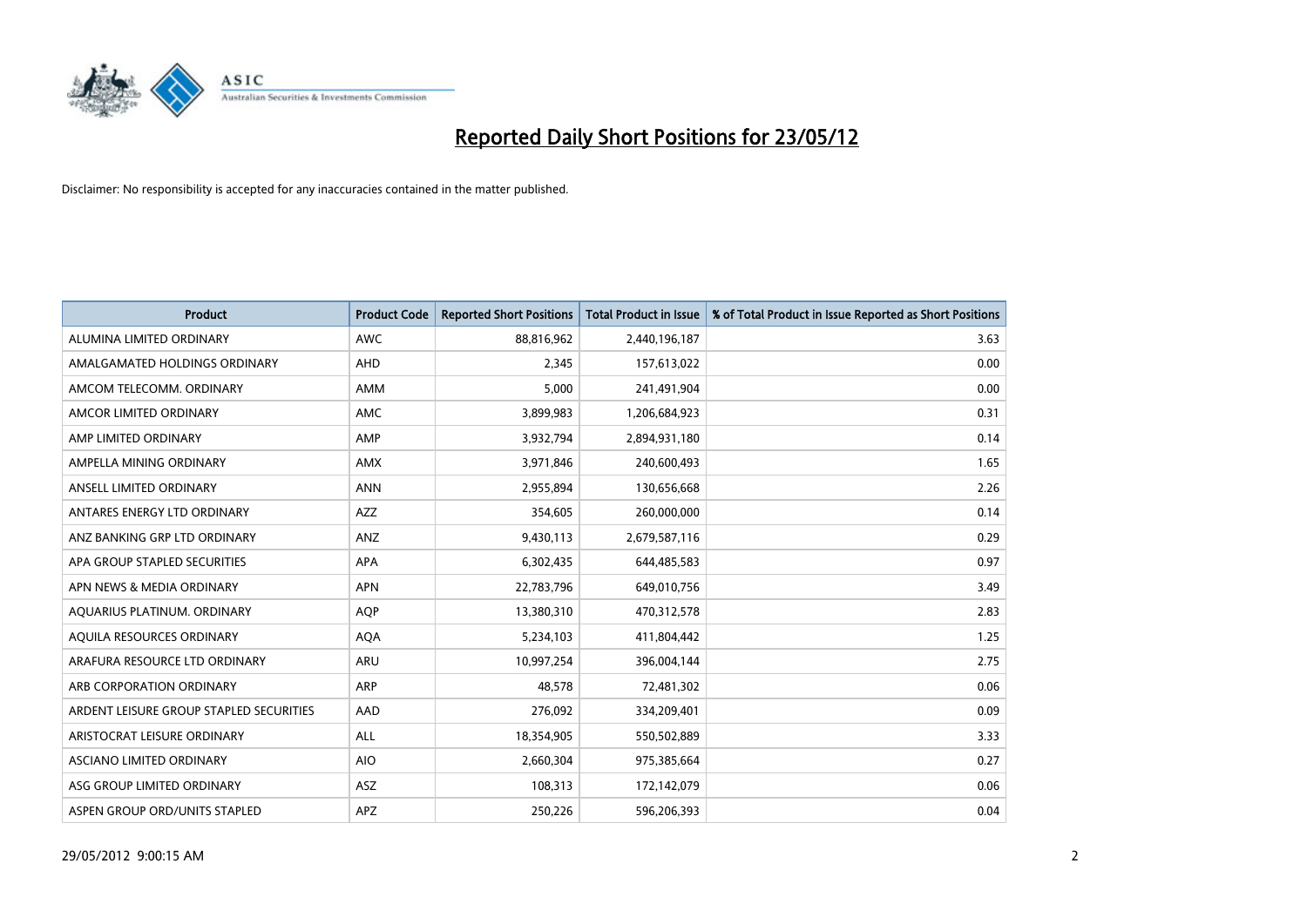

| <b>Product</b>                          | <b>Product Code</b> | <b>Reported Short Positions</b> | <b>Total Product in Issue</b> | % of Total Product in Issue Reported as Short Positions |
|-----------------------------------------|---------------------|---------------------------------|-------------------------------|---------------------------------------------------------|
| ASPIRE MINING LTD ORDINARY              | <b>AKM</b>          | 1,850,182                       | 620,594,556                   | 0.29                                                    |
| ASTRO JAP PROP GROUP STAPLED SECURITIES | AJA                 | 33,308                          | 58,445,002                    | 0.05                                                    |
| ASX LIMITED ORDINARY                    | <b>ASX</b>          | 3,448,959                       | 175,136,729                   | 1.94                                                    |
| ATLAS IRON LIMITED ORDINARY             | AGO                 | 6,067,471                       | 904,580,993                   | 0.70                                                    |
| AUCKLAND INTERNATION ORDINARY           | AIA                 | 50,000                          | 1,322,564,489                 | 0.00                                                    |
| <b>AURORA OIL &amp; GAS ORDINARY</b>    | <b>AUT</b>          | 7,773,390                       | 411,655,343                   | 1.89                                                    |
| AUSDRILL LIMITED ORDINARY               | ASL                 | 688,499                         | 304,397,289                   | 0.24                                                    |
| AUSENCO LIMITED ORDINARY                | AAX                 | 438,502                         | 123,872,665                   | 0.35                                                    |
| <b>AUSTAL LIMITED ORDINARY</b>          | ASB                 | 275,361                         | 188,193,007                   | 0.15                                                    |
| AUSTIN ENGINEERING ORDINARY             | ANG                 | 20,249                          | 72,314,403                    | 0.02                                                    |
| AUSTRALAND PROPERTY STAPLED SECURITY    | <b>ALZ</b>          | 548,900                         | 576,846,597                   | 0.09                                                    |
| AUSTRALIAN AGRICULT, ORDINARY           | AAC                 | 476,444                         | 312,905,085                   | 0.14                                                    |
| AUSTRALIAN INFRASTR. UNITS/ORDINARY     | <b>AIX</b>          | 11,886,202                      | 620,733,944                   | 1.94                                                    |
| AUSTRALIAN PHARM. ORDINARY              | API                 | 244,789                         | 488,115,883                   | 0.06                                                    |
| AUTOMOTIVE HOLDINGS ORDINARY            | AHE                 | 5,314                           | 260,579,682                   | 0.00                                                    |
| AVIENNINGS LIMITED ORDINARY             | <b>AVI</b>          | 575,001                         | 274,588,694                   | 0.21                                                    |
| AWE LIMITED ORDINARY                    | AWE                 | 3,589,140                       | 521,871,941                   | 0.69                                                    |
| AZIMUTH RES LTD ORDINARY                | <b>AZH</b>          | 656,342                         | 401,368,304                   | 0.15                                                    |
| AZUMAH RESOURCES ORDINARY               | AZM                 | 781,358                         | 333,614,096                   | 0.23                                                    |
| <b>BANDANNA ENERGY ORDINARY</b>         | <b>BND</b>          | 3,893,841                       | 528,481,199                   | 0.73                                                    |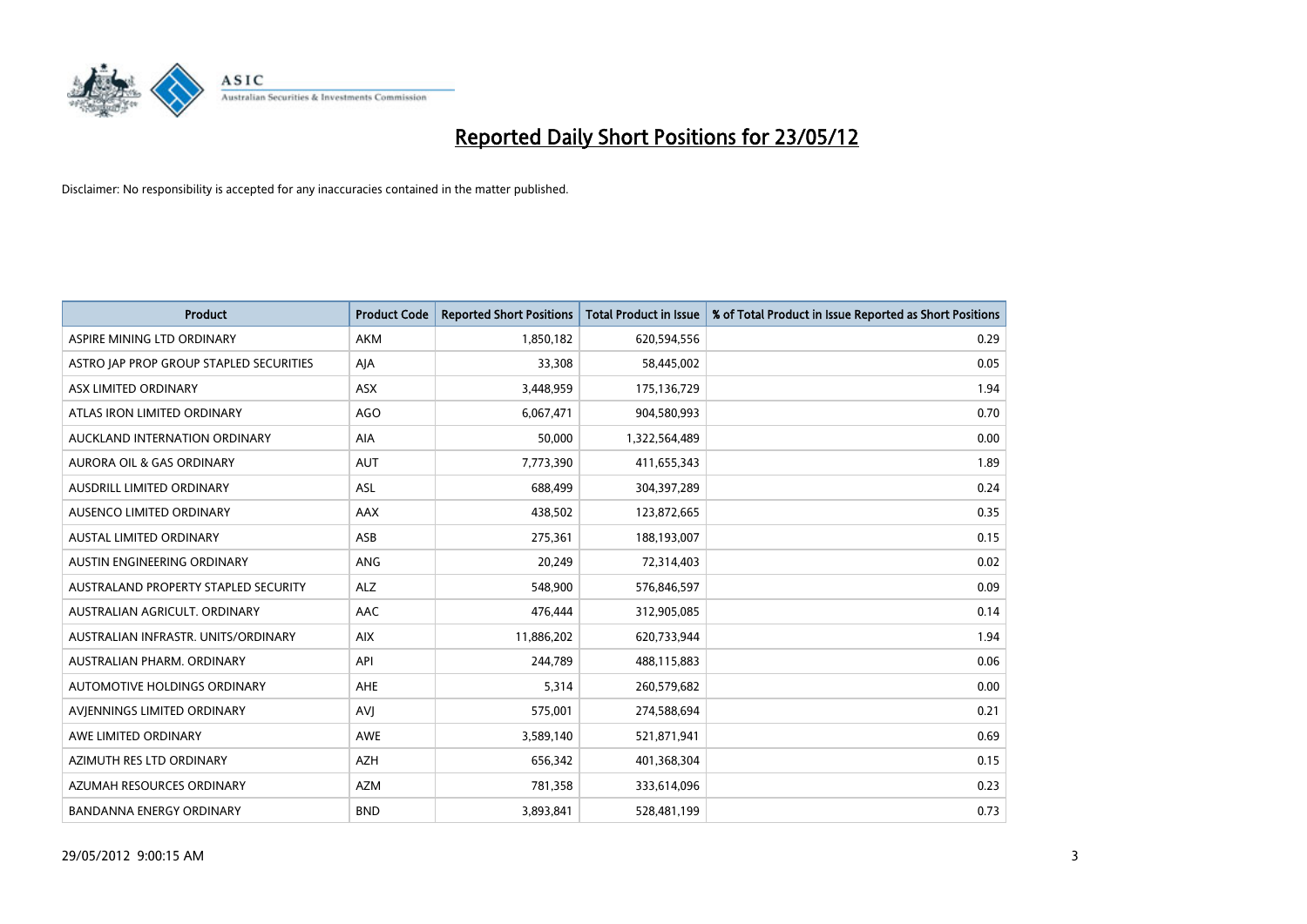

| <b>Product</b>                       | <b>Product Code</b> | <b>Reported Short Positions</b> | <b>Total Product in Issue</b> | % of Total Product in Issue Reported as Short Positions |
|--------------------------------------|---------------------|---------------------------------|-------------------------------|---------------------------------------------------------|
| BANK OF QUEENSLAND. ORDINARY         | <b>BOQ</b>          | 8,659,307                       | 304,034,664                   | 2.87                                                    |
| BANNERMAN RESOURCES ORDINARY         | <b>BMN</b>          | 105,030                         | 299,538,975                   | 0.04                                                    |
| <b>BASE RES LIMITED ORDINARY</b>     | <b>BSE</b>          | 754,626                         | 460,440,029                   | 0.17                                                    |
| BASSARI RESOURCES ORDINARY           | <b>BSR</b>          | 5,653,333                       | 572,648,689                   | 0.99                                                    |
| <b>BATHURST RESOURCES ORDINARY</b>   | <b>BTU</b>          | 34,904,327                      | 695,747,997                   | 4.99                                                    |
| <b>BC IRON LIMITED ORDINARY</b>      | <b>BCI</b>          | 307,254                         | 103,861,000                   | 0.30                                                    |
| BEACH ENERGY LIMITED ORDINARY        | <b>BPT</b>          | 35,395,609                      | 1,255,464,157                 | 2.82                                                    |
| BEADELL RESOURCE LTD ORDINARY        | <b>BDR</b>          | 12,276,983                      | 716,004,752                   | 1.71                                                    |
| BENDIGO AND ADELAIDE ORDINARY        | <b>BEN</b>          | 4,517,507                       | 396,604,957                   | 1.13                                                    |
| BERKELEY RESOURCES ORDINARY          | <b>BKY</b>          | 2,241,803                       | 179,298,273                   | 1.26                                                    |
| BETASHARES ASX RES ETF UNITS         | <b>ORE</b>          | 78,350                          | 4,220,217                     | 1.86                                                    |
| BHP BILLITON LIMITED ORDINARY        | <b>BHP</b>          | 15,125,371                      | 3,211,691,105                 | 0.42                                                    |
| <b>BILLABONG ORDINARY</b>            | <b>BBG</b>          | 25,185,048                      | 257,888,239                   | 9.74                                                    |
| <b>BIOTA HOLDINGS ORDINARY</b>       | <b>BTA</b>          | 1,382,594                       | 182,017,516                   | 0.76                                                    |
| <b>BLACKTHORN RESOURCES ORDINARY</b> | <b>BTR</b>          | 22,887                          | 127,818,000                   | 0.02                                                    |
| BLUESCOPE STEEL LTD ORDINARY         | <b>BSL</b>          | 46,953,187                      | 3,349,185,247                 | 1.41                                                    |
| <b>BOART LONGYEAR ORDINARY</b>       | <b>BLY</b>          | 6,117,305                       | 461,163,412                   | 1.34                                                    |
| <b>BOOM LOGISTICS ORDINARY</b>       | <b>BOL</b>          | 626                             | 468,663,585                   | 0.00                                                    |
| <b>BORAL LIMITED, ORDINARY</b>       | <b>BLD</b>          | 39,122,398                      | 758,572,140                   | 5.15                                                    |
| <b>BRADKEN LIMITED ORDINARY</b>      | <b>BKN</b>          | 6,874,327                       | 168,629,376                   | 4.09                                                    |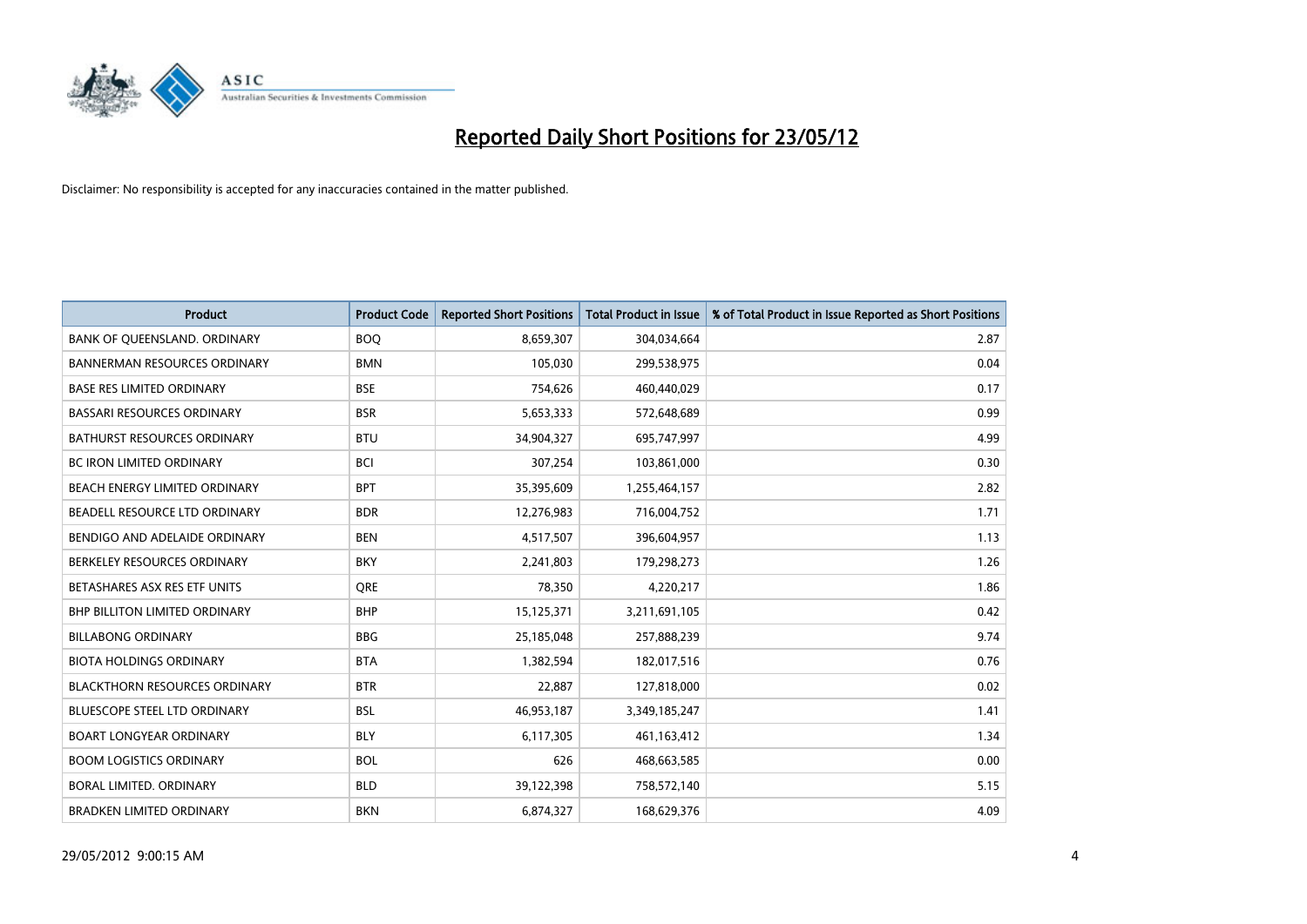

| <b>Product</b>                          | <b>Product Code</b> | <b>Reported Short Positions</b> | <b>Total Product in Issue</b> | % of Total Product in Issue Reported as Short Positions |
|-----------------------------------------|---------------------|---------------------------------|-------------------------------|---------------------------------------------------------|
| <b>BRAMBLES LIMITED ORDINARY</b>        | <b>BXB</b>          | 11,885,139                      | 1,480,975,746                 | 0.78                                                    |
| BREVILLE GROUP LTD ORDINARY             | <b>BRG</b>          | 35,922                          | 130,095,322                   | 0.03                                                    |
| <b>BRICKWORKS LIMITED ORDINARY</b>      | <b>BKW</b>          | 25,101                          | 147,567,333                   | 0.02                                                    |
| <b>BROCKMAN RESOURCES ORDINARY</b>      | <b>BRM</b>          | 8,403                           | 145,053,151                   | 0.00                                                    |
| BT INVESTMENT MNGMNT ORDINARY           | <b>BTT</b>          | 129,472                         | 267,906,977                   | 0.05                                                    |
| <b>BURU ENERGY ORDINARY</b>             | <b>BRU</b>          | 9,156,014                       | 234,340,477                   | 3.90                                                    |
| <b>BWP TRUST ORDINARY UNITS</b>         | <b>BWP</b>          | 330,398                         | 525,255,093                   | 0.05                                                    |
| <b>CABCHARGE AUSTRALIA ORDINARY</b>     | CAB                 | 701,712                         | 120,437,014                   | 0.58                                                    |
| CALTEX AUSTRALIA ORDINARY               | <b>CTX</b>          | 7,087,354                       | 270,000,000                   | 2.61                                                    |
| <b>CAMPBELL BROTHERS ORDINARY</b>       | <b>CPB</b>          | 1,147,664                       | 67,503,411                    | 1.74                                                    |
| CAPE LAMBERT RES LTD ORDINARY           | <b>CFE</b>          | 388,759                         | 689,108,792                   | 0.05                                                    |
| CARABELLA RES LTD ORDINARY              | <b>CLR</b>          | 269,062                         | 133,642,797                   | 0.21                                                    |
| <b>CARBON ENERGY ORDINARY</b>           | <b>CNX</b>          | 77,039                          | 772,586,709                   | 0.01                                                    |
| <b>CARDNO LIMITED ORDINARY</b>          | CDD                 | 269,271                         | 138,094,885                   | 0.19                                                    |
| CARNARVON PETROLEUM ORDINARY            | <b>CVN</b>          | 99,527                          | 694,644,634                   | 0.02                                                    |
| CARSALES.COM LTD ORDINARY               | <b>CRZ</b>          | 26,836,887                      | 233,684,223                   | 11.49                                                   |
| <b>CASH CONVERTERS ORDINARY</b>         | CCV                 | 41,599                          | 379,761,025                   | 0.01                                                    |
| CENTRO RETAIL AUST ORD/UNIT STAPLED SEC | <b>CRF</b>          | 13,813,220                      | 1,340,723,189                 | 1.04                                                    |
| CERAMIC FUEL CELLS ORDINARY             | <b>CFU</b>          | 146,659                         | 1,366,298,863                 | 0.01                                                    |
| CFS RETAIL PROPERTY UNITS               | <b>CFX</b>          | 49,169,510                      | 2,839,591,911                 | 1.75                                                    |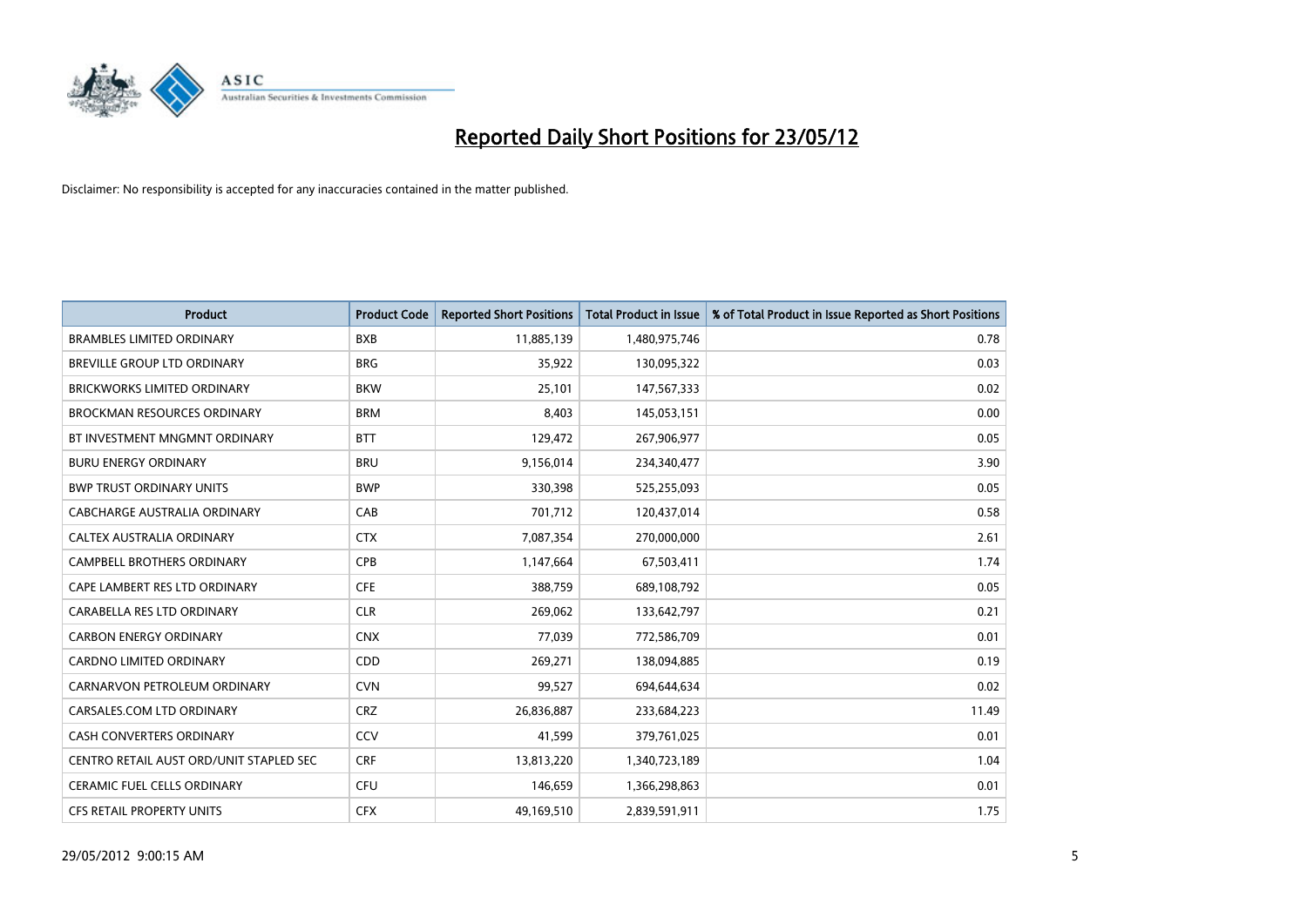

| <b>Product</b>                           | <b>Product Code</b> | <b>Reported Short Positions</b> | <b>Total Product in Issue</b> | % of Total Product in Issue Reported as Short Positions |
|------------------------------------------|---------------------|---------------------------------|-------------------------------|---------------------------------------------------------|
| <b>CGA MINING LIMITED ORDINARY</b>       | CGX                 | 206,300                         | 337,725,726                   | 0.06                                                    |
| CHALLENGER DIV.PRO. STAPLED UNITS        | <b>CDI</b>          | 98,987                          | 872,296,035                   | 0.01                                                    |
| <b>CHALLENGER INFRAST, STAPLED UNITS</b> | <b>CIF</b>          | 284,816                         | 316,223,785                   | 0.09                                                    |
| CHALLENGER LIMITED ORDINARY              | <b>CGF</b>          | 4,970,190                       | 546,347,657                   | 0.91                                                    |
| CHARTER HALL GROUP STAPLED US PROHIBIT.  | <b>CHC</b>          | 54,847                          | 308,736,721                   | 0.01                                                    |
| <b>CHARTER HALL RETAIL UNITS</b>         | CQR                 | 699,960                         | 299,628,571                   | 0.23                                                    |
| <b>CHORUS LIMITED ORDINARY</b>           | <b>CNU</b>          | 1,965,653                       | 385,082,123                   | 0.51                                                    |
| CITIGOLD CORP LTD ORDINARY               | <b>CTO</b>          | 1,355,317                       | 1,105,078,301                 | 0.12                                                    |
| <b>CLOUGH LIMITED ORDINARY</b>           | <b>CLO</b>          | 121,567                         | 773,373,357                   | 0.01                                                    |
| <b>CNPR GRP UNITS/ORD STAPLED</b>        | <b>CNP</b>          | 2,537                           | 972,414,514                   | 0.00                                                    |
| COAL OF AFRICA LTD ORDINARY              | <b>CZA</b>          | 679,676                         | 662,484,573                   | 0.11                                                    |
| <b>COALSPUR MINES LTD ORDINARY</b>       | <b>CPL</b>          | 11,352,494                      | 620,729,899                   | 1.83                                                    |
| COALWORKS LIMITED ORDINARY               | <b>CWK</b>          | 9,000                           | 171,618,964                   | 0.01                                                    |
| <b>COBAR CONSOLIDATED ORDINARY</b>       | CCU                 | 267,171                         | 210,101,187                   | 0.12                                                    |
| COCA-COLA AMATIL ORDINARY                | <b>CCL</b>          | 10,207,136                      | 761,319,007                   | 1.32                                                    |
| COCHLEAR LIMITED ORDINARY                | <b>COH</b>          | 6,268,143                       | 56,929,432                    | 10.96                                                   |
| <b>COCKATOO COAL ORDINARY</b>            | <b>COK</b>          | 14,617,461                      | 1,016,746,908                 | 1.43                                                    |
| <b>COFFEY INTERNATIONAL ORDINARY</b>     | <b>COF</b>          | 267,032                         | 255,833,165                   | 0.11                                                    |
| <b>COKAL LTD ORDINARY</b>                | <b>CKA</b>          | 62,844                          | 411,046,892                   | 0.02                                                    |
| <b>COLLINS FOODS LTD ORDINARY</b>        | <b>CKF</b>          | 36,978                          | 93,000,003                    | 0.04                                                    |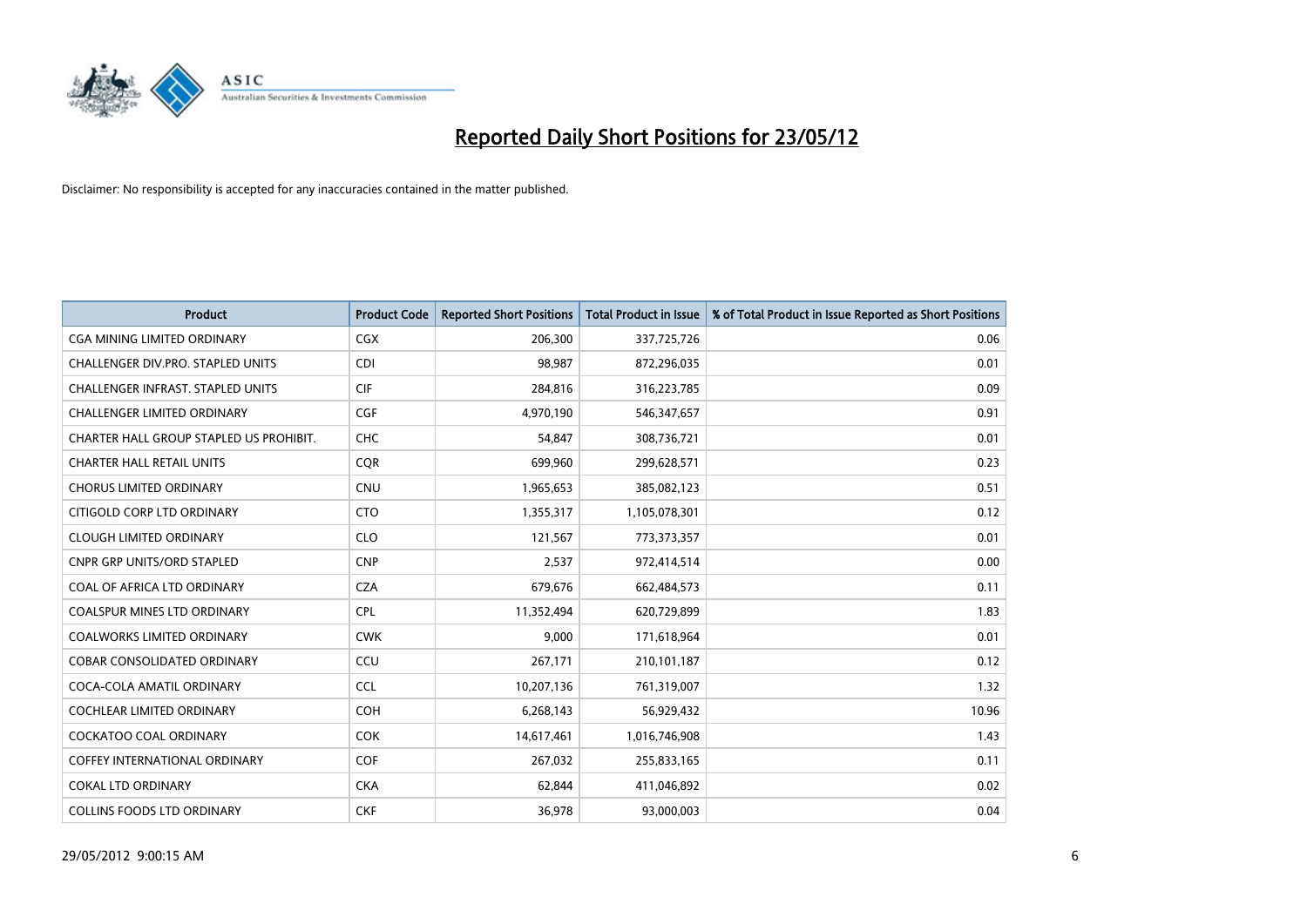

| <b>Product</b>                      | <b>Product Code</b> | <b>Reported Short Positions</b> | <b>Total Product in Issue</b> | % of Total Product in Issue Reported as Short Positions |
|-------------------------------------|---------------------|---------------------------------|-------------------------------|---------------------------------------------------------|
| COMMONWEALTH BANK, ORDINARY         | <b>CBA</b>          | 29,200,404                      | 1,592,154,780                 | 1.79                                                    |
| COMMONWEALTH PROP ORDINARY UNITS    | <b>CPA</b>          | 23,434,793                      | 2,347,003,413                 | 1.01                                                    |
| <b>COMPASS RESOURCES ORDINARY</b>   | <b>CMR</b>          | 7,472                           | 1,403,744,100                 | 0.00                                                    |
| <b>COMPUTERSHARE LTD ORDINARY</b>   | <b>CPU</b>          | 6,415,337                       | 555,664,059                   | 1.17                                                    |
| CONSOLIDATED MEDIA, ORDINARY        | <b>CMI</b>          | 1,772,347                       | 561,834,996                   | 0.31                                                    |
| CONTINENTAL COAL LTD ORDINARY       | CCC                 | 600,263                         | 430,742,398                   | 0.13                                                    |
| <b>COOPER ENERGY LTD ORDINARY</b>   | <b>COE</b>          | 444,305                         | 292,791,528                   | 0.16                                                    |
| <b>CREDIT CORP GROUP ORDINARY</b>   | <b>CCP</b>          | 18,932                          | 45,571,114                    | 0.04                                                    |
| CROMWELL PROP STAPLED SECURITIES    | <b>CMW</b>          | 4,029                           | 1,168,086,516                 | 0.00                                                    |
| <b>CROWN LIMITED ORDINARY</b>       | <b>CWN</b>          | 5,572,220                       | 728,394,185                   | 0.78                                                    |
| <b>CSG LIMITED ORDINARY</b>         | CSV                 | 898,810                         | 282,567,499                   | 0.31                                                    |
| <b>CSL LIMITED ORDINARY</b>         | <b>CSL</b>          | 5,544,107                       | 511,658,424                   | 1.08                                                    |
| <b>CSR LIMITED ORDINARY</b>         | <b>CSR</b>          | 36,813,254                      | 506,000,315                   | 7.29                                                    |
| <b>CUDECO LIMITED ORDINARY</b>      | CDU                 | 3,806,645                       | 190,159,476                   | 2.02                                                    |
| <b>CUE ENERGY RESOURCE ORDINARY</b> | <b>CUE</b>          | 3,154,309                       | 698,119,720                   | 0.45                                                    |
| DART ENERGY LTD ORDINARY            | <b>DTE</b>          | 31,871,157                      | 736,141,536                   | 4.31                                                    |
| DAVID JONES LIMITED ORDINARY        | <b>DJS</b>          | 48,035,712                      | 528,655,600                   | 9.07                                                    |
| DECMIL GROUP LIMITED ORDINARY       | <b>DCG</b>          | 261,395                         | 166,492,757                   | 0.15                                                    |
| DEEP YELLOW LIMITED ORDINARY        | <b>DYL</b>          | 984,389                         | 1,128,736,403                 | 0.09                                                    |
| DEXUS PROPERTY GROUP STAPLED UNITS  | <b>DXS</b>          | 16,702,410                      | 4,839,024,176                 | 0.34                                                    |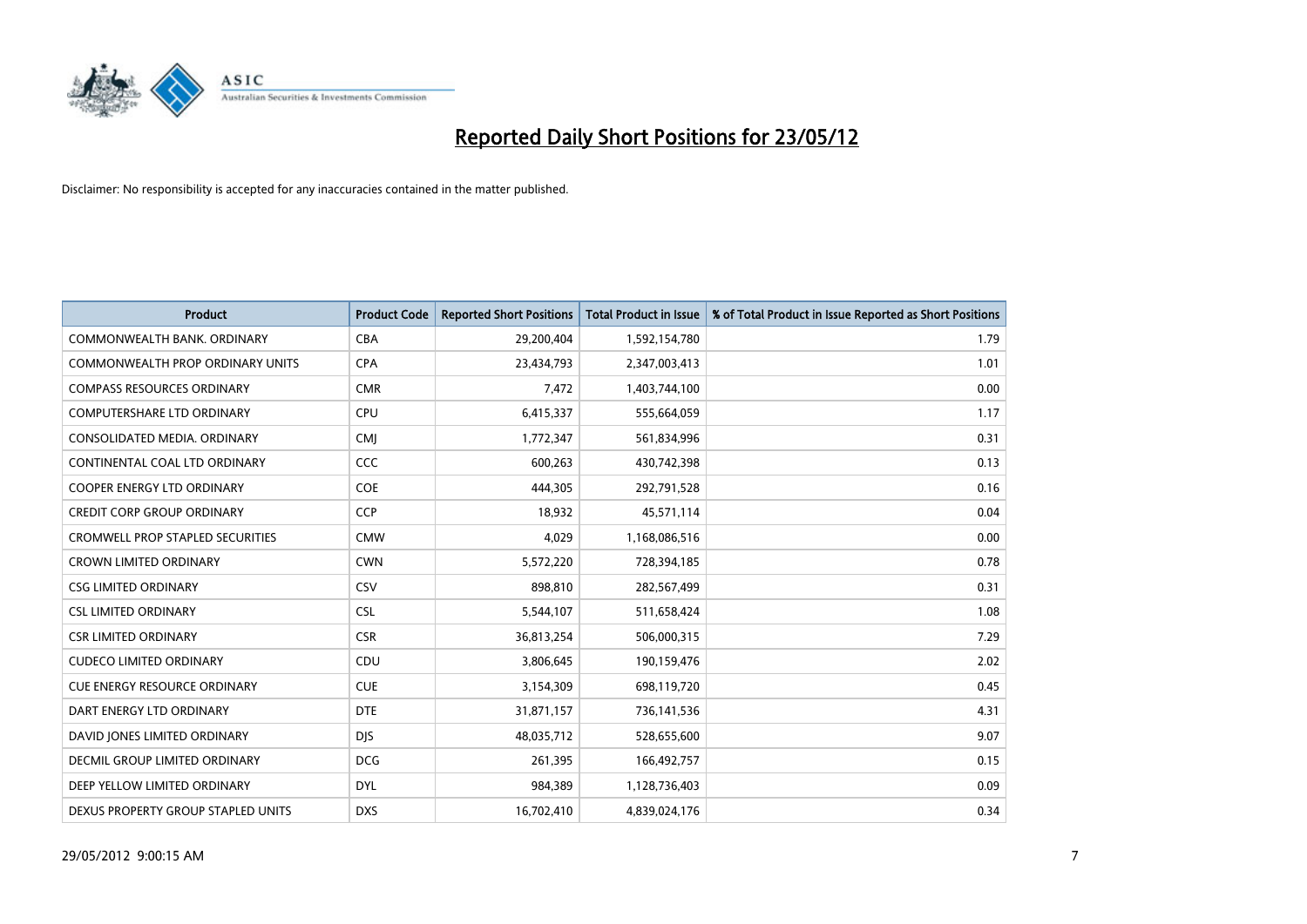

| <b>Product</b>                       | <b>Product Code</b> | <b>Reported Short Positions</b> | <b>Total Product in Issue</b> | % of Total Product in Issue Reported as Short Positions |
|--------------------------------------|---------------------|---------------------------------|-------------------------------|---------------------------------------------------------|
| DISCOVERY METALS LTD ORDINARY        | <b>DML</b>          | 9,953,804                       | 442,128,231                   | 2.26                                                    |
| DOMINO PIZZA ENTERPR ORDINARY        | <b>DMP</b>          | 457.880                         | 69,899,674                    | 0.65                                                    |
| DORAY MINERALS LTD ORDINARY          | <b>DRM</b>          | 48,133                          | 81,162,275                    | 0.06                                                    |
| DOWNER EDI LIMITED ORDINARY          | <b>DOW</b>          | 6,257,920                       | 429,100,296                   | 1.45                                                    |
| DRILLSEARCH ENERGY ORDINARY          | <b>DLS</b>          | 4,878,663                       | 337,449,196                   | 1.44                                                    |
| DUET GROUP STAPLED US PROHIBIT.      | <b>DUE</b>          | 8,343,378                       | 1,109,831,386                 | 0.76                                                    |
| DULUXGROUP LIMITED ORDINARY          | <b>DLX</b>          | 9,662,486                       | 367,456,259                   | 2.62                                                    |
| <b>DWS LTD ORDINARY</b>              | <b>DWS</b>          | 338                             | 132,362,763                   | 0.00                                                    |
| ECHO ENTERTAINMENT ORDINARY          | <b>EGP</b>          | 59,455,306                      | 688,019,737                   | 8.64                                                    |
| <b>ELDERS LIMITED ORDINARY</b>       | <b>ELD</b>          | 25,235,063                      | 448,598,480                   | 5.62                                                    |
| ELDORADO GOLD CORP CDI 1:1           | EAU                 | 35,744                          | 7,221,936                     | 0.51                                                    |
| ELEMENTAL MINERALS ORDINARY          | ELM                 | 466,822                         | 243,614,280                   | 0.18                                                    |
| ELEMENTOS LIMITED ORDINARY           | <b>ELT</b>          | 16                              | 82,383,526                    | 0.00                                                    |
| <b>EMECO HOLDINGS ORDINARY</b>       | <b>EHL</b>          | 3,646,718                       | 631,237,586                   | 0.58                                                    |
| <b>EMPIRE ENERGY LTD ORDINARY</b>    | <b>EEG</b>          | 241,454                         | 291,530,350                   | 0.08                                                    |
| <b>ENDEAVOUR MIN CORP CDI 1:1</b>    | <b>EVR</b>          | 120,692                         | 117,139,706                   | 0.10                                                    |
| <b>ENERGY RESOURCES ORDINARY 'A'</b> | <b>ERA</b>          | 10,811,829                      | 517,725,062                   | 2.11                                                    |
| ENERGY WORLD CORPOR. ORDINARY        | <b>EWC</b>          | 26,408,902                      | 1,734,166,672                 | 1.52                                                    |
| <b>ENVESTRA LIMITED ORDINARY</b>     | <b>ENV</b>          | 13,989,704                      | 1,572,392,111                 | 0.87                                                    |
| EQUATORIAL RES LTD ORDINARY          | EQX                 | 153,303                         | 117,235,353                   | 0.13                                                    |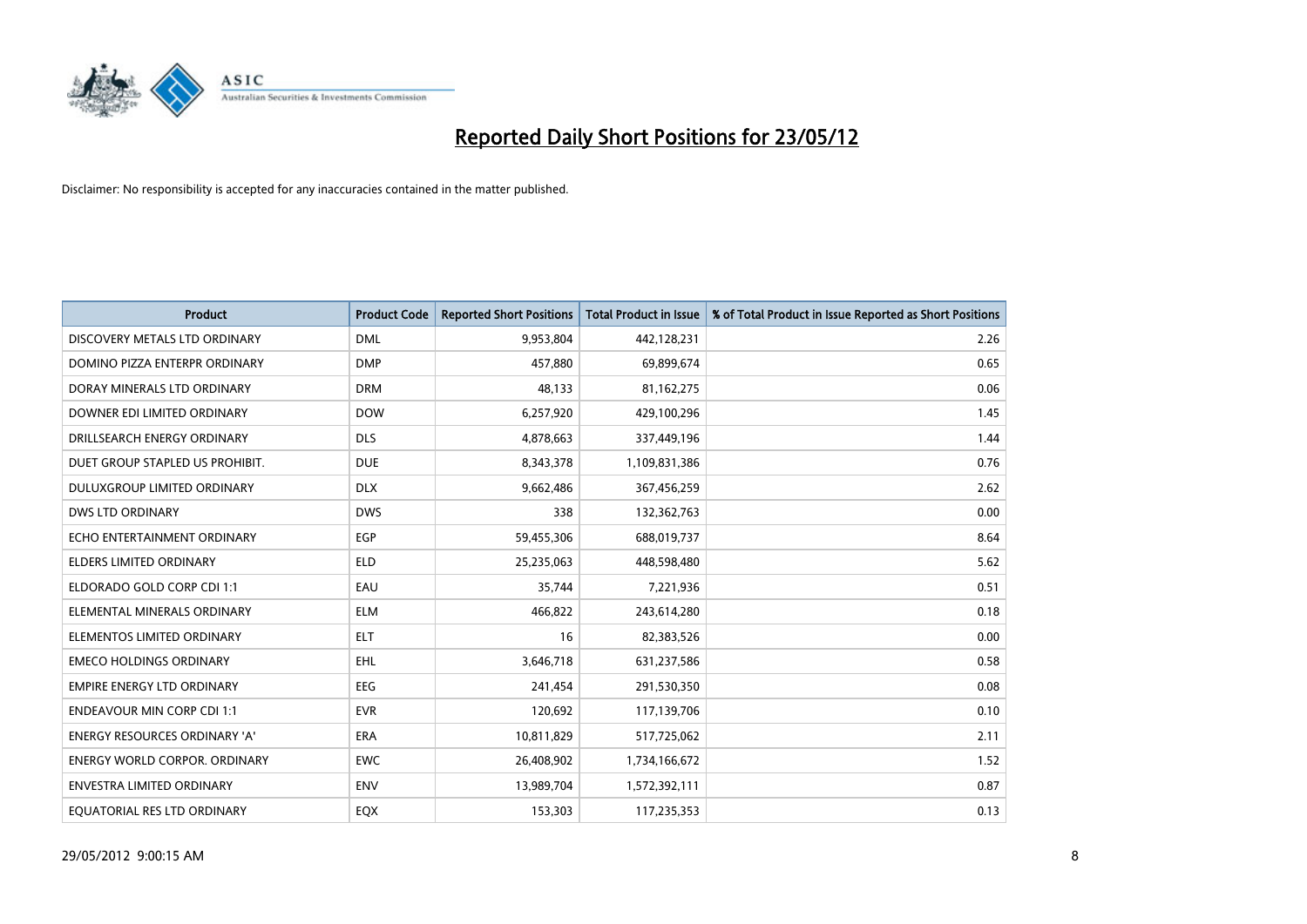

| <b>Product</b>                        | <b>Product Code</b> | <b>Reported Short Positions</b> | <b>Total Product in Issue</b> | % of Total Product in Issue Reported as Short Positions |
|---------------------------------------|---------------------|---------------------------------|-------------------------------|---------------------------------------------------------|
| EUREKA ENERGY LTD ORDINARY            | <b>EKA</b>          | 35,000                          | 237,764,050                   | 0.01                                                    |
| EUROZ LIMITED ORDINARY                | EZL                 | 26,690                          | 143,676,898                   | 0.02                                                    |
| EVOLUTION MINING LTD ORDINARY         | <b>EVN</b>          | 2,338,296                       | 707,105,713                   | 0.32                                                    |
| EXCO RESOURCES LTD ORDINARY           | EXS                 | 50,060                          | 356,044,187                   | 0.01                                                    |
| FAIRFAX MEDIA LTD ORDINARY            | <b>FXI</b>          | 261,994,185                     | 2,351,955,725                 | 11.16                                                   |
| <b>FAR LTD ORDINARY</b>               | <b>FAR</b>          | 26,305,527                      | 2,499,846,742                 | 1.05                                                    |
| FISHER & PAYKEL H. ORDINARY           | <b>FPH</b>          | 7,000                           | 530,053,399                   | 0.00                                                    |
| FKP PROPERTY GROUP STAPLED SECURITIES | <b>FKP</b>          | 39,926,682                      | 1,211,033,858                 | 3.29                                                    |
| FLEETWOOD CORP ORDINARY               | <b>FWD</b>          | 139,530                         | 59,217,793                    | 0.23                                                    |
| FLETCHER BUILDING ORDINARY            | <b>FBU</b>          | 12,042,126                      | 682,866,936                   | 1.76                                                    |
| FLEXIGROUP LIMITED ORDINARY           | <b>FXL</b>          | 36,962                          | 279,911,147                   | 0.00                                                    |
| <b>FLIGHT CENTRE ORDINARY</b>         | <b>FLT</b>          | 11,638,554                      | 100,031,742                   | 11.62                                                   |
| FLINDERS MINES LTD ORDINARY           | <b>FMS</b>          | 91,772                          | 1,821,300,404                 | 0.01                                                    |
| <b>FOCUS MINERALS LTD ORDINARY</b>    | <b>FML</b>          | 536,034                         | 4,320,773,701                 | 0.01                                                    |
| <b>FORGE GROUP LIMITED ORDINARY</b>   | FGE                 | 350,229                         | 83,469,014                    | 0.42                                                    |
| FORTESCUE METALS GRP ORDINARY         | <b>FMG</b>          | 119,454,901                     | 3,113,798,659                 | 3.80                                                    |
| <b>G.U.D. HOLDINGS ORDINARY</b>       | GUD                 | 1,212,226                       | 70,803,455                    | 1.71                                                    |
| <b>GALAXY RESOURCES ORDINARY</b>      | GXY                 | 8,912,498                       | 363,775,852                   | 2.44                                                    |
| <b>GEODYNAMICS LIMITED ORDINARY</b>   | GDY                 | 850                             | 406,452,608                   | 0.00                                                    |
| <b>GINDALBIE METALS LTD ORDINARY</b>  | GBG                 | 38,579,758                      | 1,247,487,454                 | 3.08                                                    |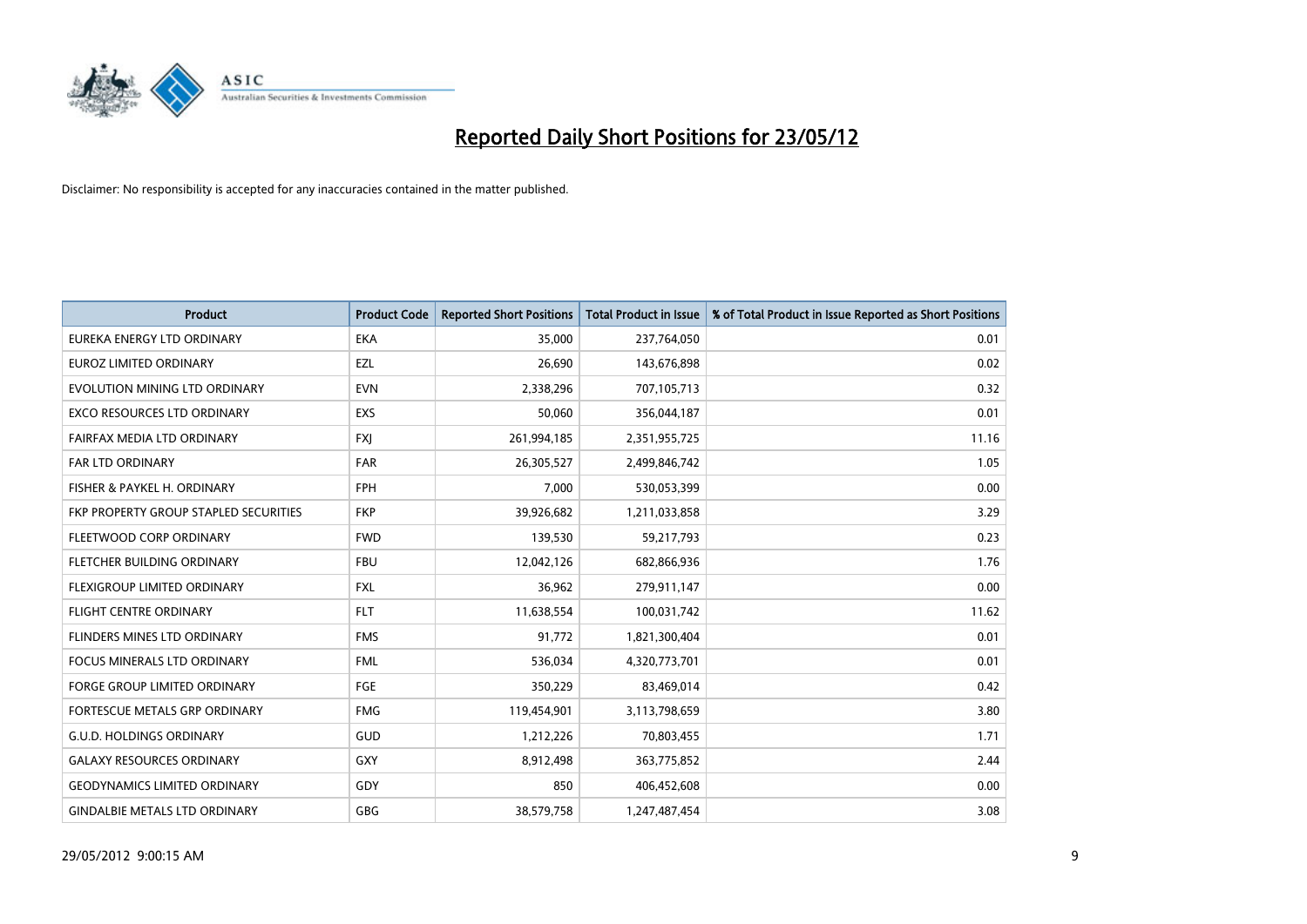

| <b>Product</b>                                   | <b>Product Code</b> | <b>Reported Short Positions</b> | <b>Total Product in Issue</b> | % of Total Product in Issue Reported as Short Positions |
|--------------------------------------------------|---------------------|---------------------------------|-------------------------------|---------------------------------------------------------|
| <b>GLOBAL CONSTRUCTION ORDINARY</b>              | GCS                 | 50,000                          | 116,464,741                   | 0.04                                                    |
| <b>GLOUCESTER COAL ORDINARY</b>                  | GCL                 | 1,282,313                       | 202,905,967                   | 0.61                                                    |
| <b>GOLD ROAD RES LTD ORDINARY</b>                | GOR                 | 227,946                         | 389,975,665                   | 0.07                                                    |
| <b>GOODMAN FIELDER, ORDINARY</b>                 | GFF                 | 38,708,425                      | 1,955,559,207                 | 1.98                                                    |
| <b>GOODMAN GROUP STAPLED US PROHIBIT.</b>        | <b>GMG</b>          | 12,584,012                      | 1,549,551,920                 | 0.80                                                    |
| <b>GPT GROUP STAPLED SEC.</b>                    | <b>GPT</b>          | 12,194,440                      | 1,787,243,710                 | 0.67                                                    |
| <b>GRAINCORP LIMITED A CLASS ORDINARY</b>        | <b>GNC</b>          | 880,911                         | 198,318,900                   | 0.45                                                    |
| <b>GRANGE RESOURCES. ORDINARY</b>                | GRR                 | 1,701,473                       | 1,154,766,592                 | 0.14                                                    |
| <b>GREENLAND MIN EN LTD ORDINARY</b>             | GGG                 | 3,981,980                       | 416,390,488                   | 0.95                                                    |
| <b>GROWTHPOINT PROPERTY ORD/UNIT STAPLED SEC</b> | GOZ                 | 146,894                         | 291,904,374                   | 0.05                                                    |
| <b>GRYPHON MINERALS LTD ORDINARY</b>             | GRY                 | 6,912,623                       | 348,264,983                   | 2.00                                                    |
| <b>GUILDFORD COAL LTD ORDINARY</b>               | <b>GUF</b>          | 1,626,595                       | 276,867,530                   | 0.60                                                    |
| <b>GUINNESS PEAT GROUP. CDI 1:1</b>              | GPG                 | 15,000                          | 250,584,860                   | 0.01                                                    |
| <b>GUIARAT NRE COAL LTD ORDINARY</b>             | <b>GNM</b>          | 652,500                         | 993,137,858                   | 0.07                                                    |
| <b>GUNNS LIMITED ORDINARY</b>                    | <b>GNS</b>          | 75,481,203                      | 848,401,559                   | 8.89                                                    |
| <b>GWA GROUP LTD ORDINARY</b>                    | <b>GWA</b>          | 17,347,411                      | 302,005,514                   | 5.77                                                    |
| HARVEY NORMAN ORDINARY                           | <b>HVN</b>          | 94,392,004                      | 1,062,316,784                 | 8.87                                                    |
| HASTIE GROUP LIMITED ORDINARY                    | <b>HST</b>          | 233,914                         | 137,353,504                   | 0.17                                                    |
| HASTINGS DIVERSIFIED STAPLED SECURITY            | <b>HDF</b>          | 710,285                         | 530,001,072                   | 0.14                                                    |
| HAVILAH RESOURCES NL ORDINARY                    | <b>HAV</b>          | 126,344                         | 101,311,223                   | 0.12                                                    |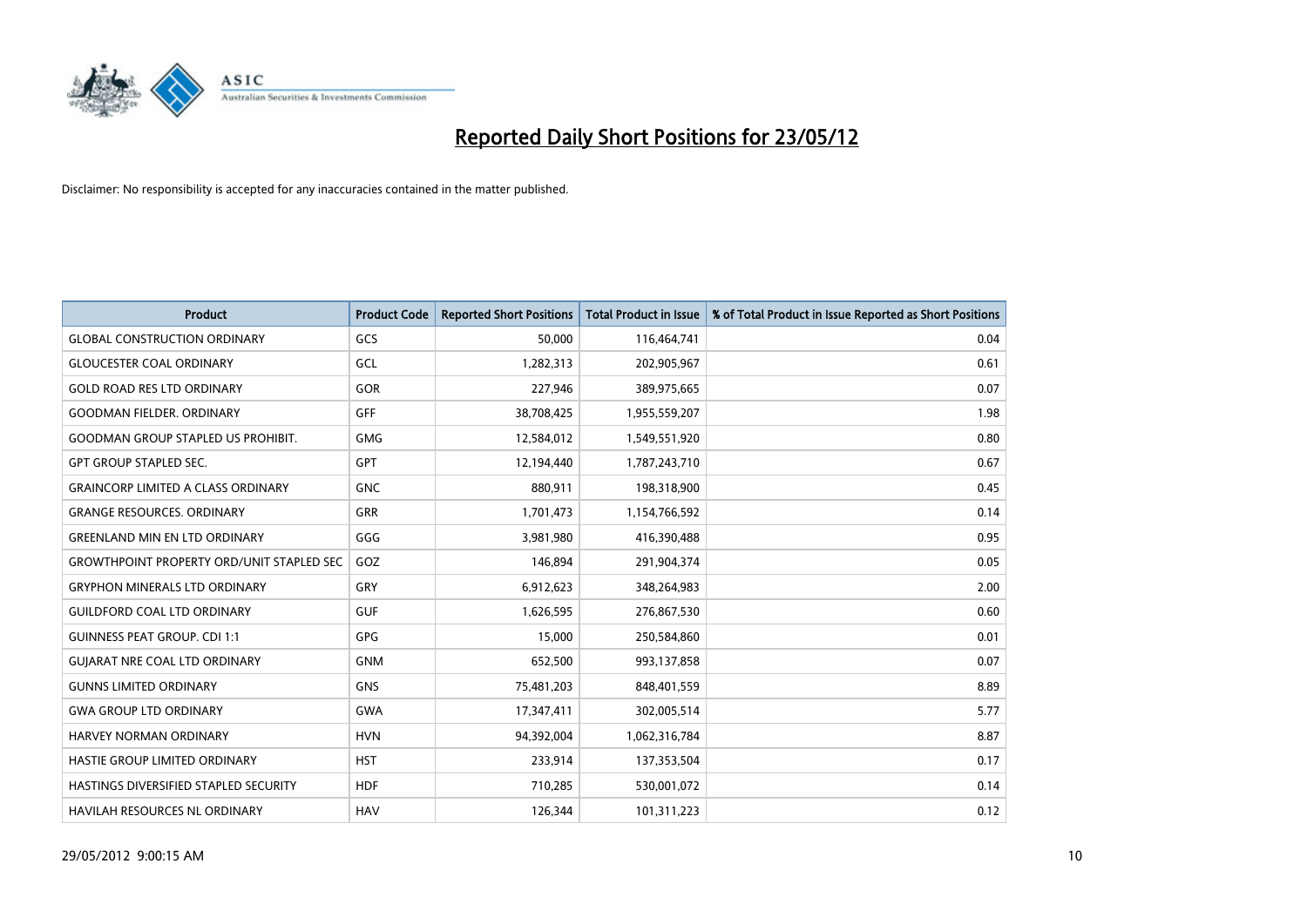

| <b>Product</b>                         | <b>Product Code</b> | <b>Reported Short Positions</b> | <b>Total Product in Issue</b> | % of Total Product in Issue Reported as Short Positions |
|----------------------------------------|---------------------|---------------------------------|-------------------------------|---------------------------------------------------------|
| <b>HENDERSON GROUP CDI 1:1</b>         | <b>HGG</b>          | 4,952,119                       | 679,989,580                   | 0.75                                                    |
| HFA HOLDINGS LIMITED ORDINARY          | <b>HFA</b>          | 3,809                           | 117,332,831                   | 0.00                                                    |
| <b>HIGHLANDS PACIFIC ORDINARY</b>      | <b>HIG</b>          | 68,520                          | 686,202,481                   | 0.01                                                    |
| HILLGROVE RES LTD ORDINARY             | <b>HGO</b>          | 4,586,999                       | 793,698,575                   | 0.58                                                    |
| HILLS HOLDINGS LTD ORDINARY            | <b>HIL</b>          | 2,855,429                       | 246,500,444                   | 1.15                                                    |
| HORIZON OIL LIMITED ORDINARY           | <b>HZN</b>          | 25,740,075                      | 1,130,811,515                 | 2.29                                                    |
| <b>ICON ENERGY LIMITED ORDINARY</b>    | <b>ICN</b>          | 6,415                           | 469,301,394                   | 0.00                                                    |
| <b>IINET LIMITED ORDINARY</b>          | <b>IIN</b>          | 153,617                         | 160,968,847                   | 0.08                                                    |
| <b>ILUKA RESOURCES ORDINARY</b>        | <b>ILU</b>          | 31,931,870                      | 418,700,517                   | 7.61                                                    |
| <b>IMDEX LIMITED ORDINARY</b>          | <b>IMD</b>          | 439,155                         | 208,250,426                   | 0.22                                                    |
| IMF (AUSTRALIA) LTD ORDINARY           | <b>IMF</b>          | 114,780                         | 123,828,193                   | 0.08                                                    |
| <b>INCITEC PIVOT ORDINARY</b>          | <b>IPL</b>          | 4,144,006                       | 1,628,730,107                 | 0.25                                                    |
| INDEPENDENCE GROUP ORDINARY            | <b>IGO</b>          | 10,981,197                      | 232,882,535                   | 4.74                                                    |
| <b>INDOPHIL RESOURCES ORDINARY</b>     | <b>IRN</b>          | 975,886                         | 1,203,146,194                 | 0.07                                                    |
| <b>INDUSTREA LIMITED ORDINARY</b>      | <b>IDL</b>          | 199,628                         | 370,268,218                   | 0.06                                                    |
| INFIGEN ENERGY STAPLED SECURITIES      | <b>IFN</b>          | 5,131,797                       | 762,265,972                   | 0.68                                                    |
| INSURANCE AUSTRALIA ORDINARY           | IAG                 | 2,454,871                       | 2,079,034,021                 | 0.10                                                    |
| INTEGRA MINING LTD. ORDINARY           | <b>IGR</b>          | 3,712,477                       | 846,293,881                   | 0.43                                                    |
| <b>INTREPID MINES ORDINARY</b>         | <b>IAU</b>          | 9,500,965                       | 524,483,428                   | 1.80                                                    |
| INVESTA OFFICE FUND STAPLED SECURITIES | <b>IOF</b>          | 638,000                         | 614,047,458                   | 0.10                                                    |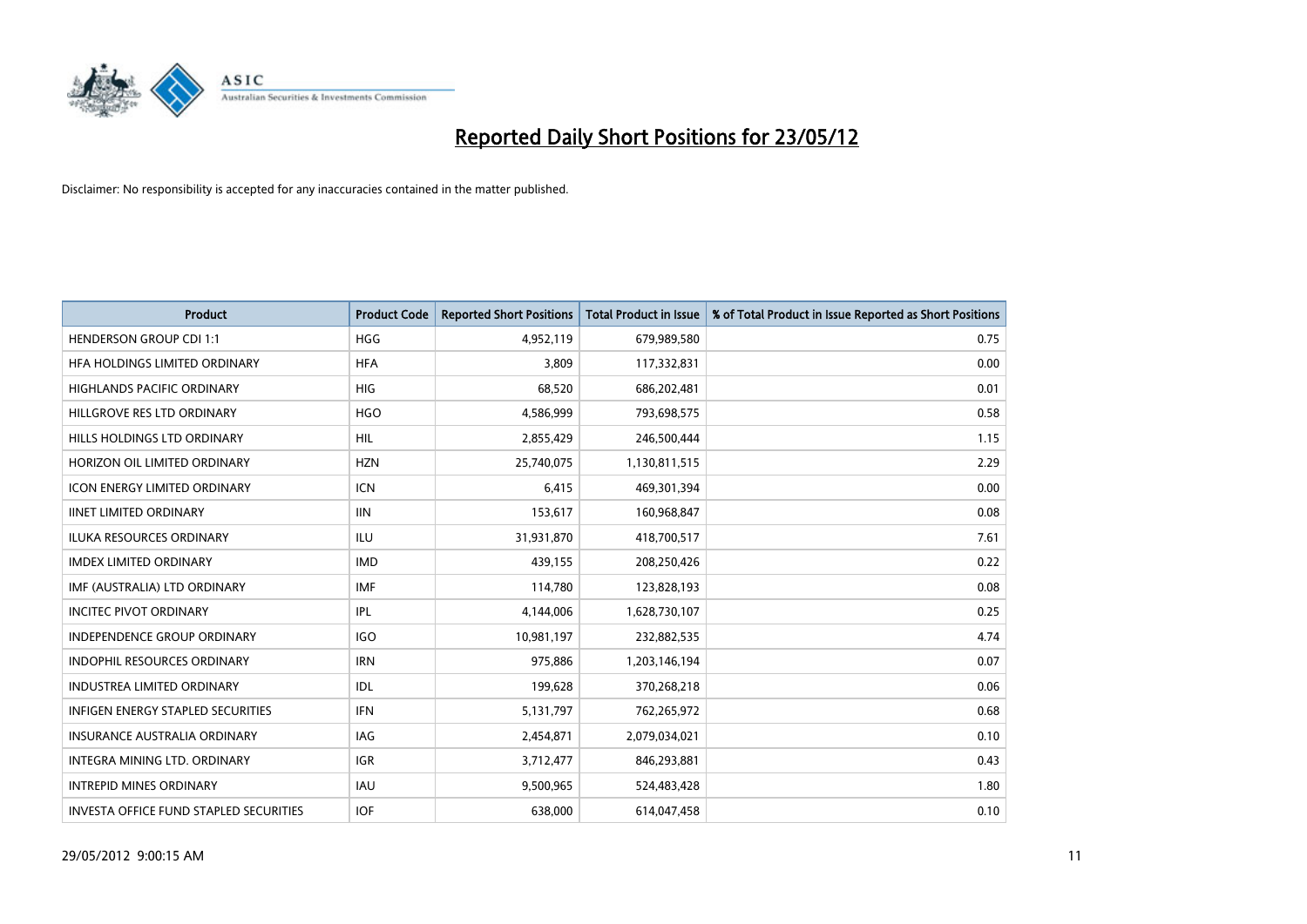

| <b>Product</b>                            | <b>Product Code</b> | <b>Reported Short Positions</b> | <b>Total Product in Issue</b> | % of Total Product in Issue Reported as Short Positions |
|-------------------------------------------|---------------------|---------------------------------|-------------------------------|---------------------------------------------------------|
| <b>INVOCARE LIMITED ORDINARY</b>          | <b>IVC</b>          | 3,218,837                       | 110,030,298                   | 2.92                                                    |
| <b>ION LIMITED ORDINARY</b>               | <b>ION</b>          | 164,453                         | 256,365,105                   | 0.06                                                    |
| <b>IOOF HOLDINGS LTD ORDINARY</b>         | IFL                 | 553,851                         | 229,794,395                   | 0.23                                                    |
| <b>IRESS LIMITED ORDINARY</b>             | <b>IRE</b>          | 3,047,090                       | 127,036,010                   | 2.38                                                    |
| <b>IRON ORE HOLDINGS ORDINARY</b>         | <b>IOH</b>          | 67,398                          | 165,862,170                   | 0.03                                                    |
| ISHARES MSCI AUS 200 ISHARES MSCI AUS 200 | <b>IOZ</b>          | 28,658                          | 4,352,373                     | 0.66                                                    |
| ISHARES S&P HIGH DIV ISHARES S&P HIGH DIV | <b>IHD</b>          | 99.096                          | 2,903,027                     | 3.41                                                    |
| ISHARES SMALL ORDS ISHARES SMALL ORDS     | <b>ISO</b>          | 650,566                         | 5,703,165                     | 11.41                                                   |
| <b>IVANHOE AUSTRALIA ORDINARY</b>         | <b>IVA</b>          | 3,616,643                       | 553,921,745                   | 0.65                                                    |
| JAMES HARDIE INDUST CHESS DEPOSITARY INT  | <b>IHX</b>          | 13,011,425                      | 437,185,963                   | 2.98                                                    |
| <b>JB HI-FI LIMITED ORDINARY</b>          | <b>IBH</b>          | 22,675,235                      | 98,850,643                    | 22.93                                                   |
| <b>JUPITER MINES ORDINARY</b>             | <b>IMS</b>          | 50,383                          | 1,806,834,044                 | 0.00                                                    |
| <b>KAGARA LTD ORDINARY</b>                | KZL                 | 3,476,618                       | 798,953,117                   | 0.42                                                    |
| KANGAROO RES LTD ORDINARY                 | <b>KRL</b>          | 183,108                         | 3,434,430,012                 | 0.00                                                    |
| KAROON GAS AUSTRALIA ORDINARY             | <b>KAR</b>          | 617,594                         | 221,420,769                   | 0.27                                                    |
| KASBAH RESOURCES ORDINARY                 | <b>KAS</b>          | 35,175                          | 371,912,596                   | 0.01                                                    |
| KATHMANDU HOLD LTD ORDINARY               | <b>KMD</b>          | 1,840,016                       | 200,000,000                   | 0.92                                                    |
| <b>KBL MINING LIMITED ORDINARY</b>        | <b>KBL</b>          | 1,820                           | 241,361,631                   | 0.00                                                    |
| <b>KENTOR GOLD LIMITED ORDINARY</b>       | KGL                 | 1,490                           | 106,209,874                   | 0.00                                                    |
| KEYBRIDGE CAPITAL ORDINARY                | <b>KBC</b>          |                                 | 172,070,564                   | 0.00                                                    |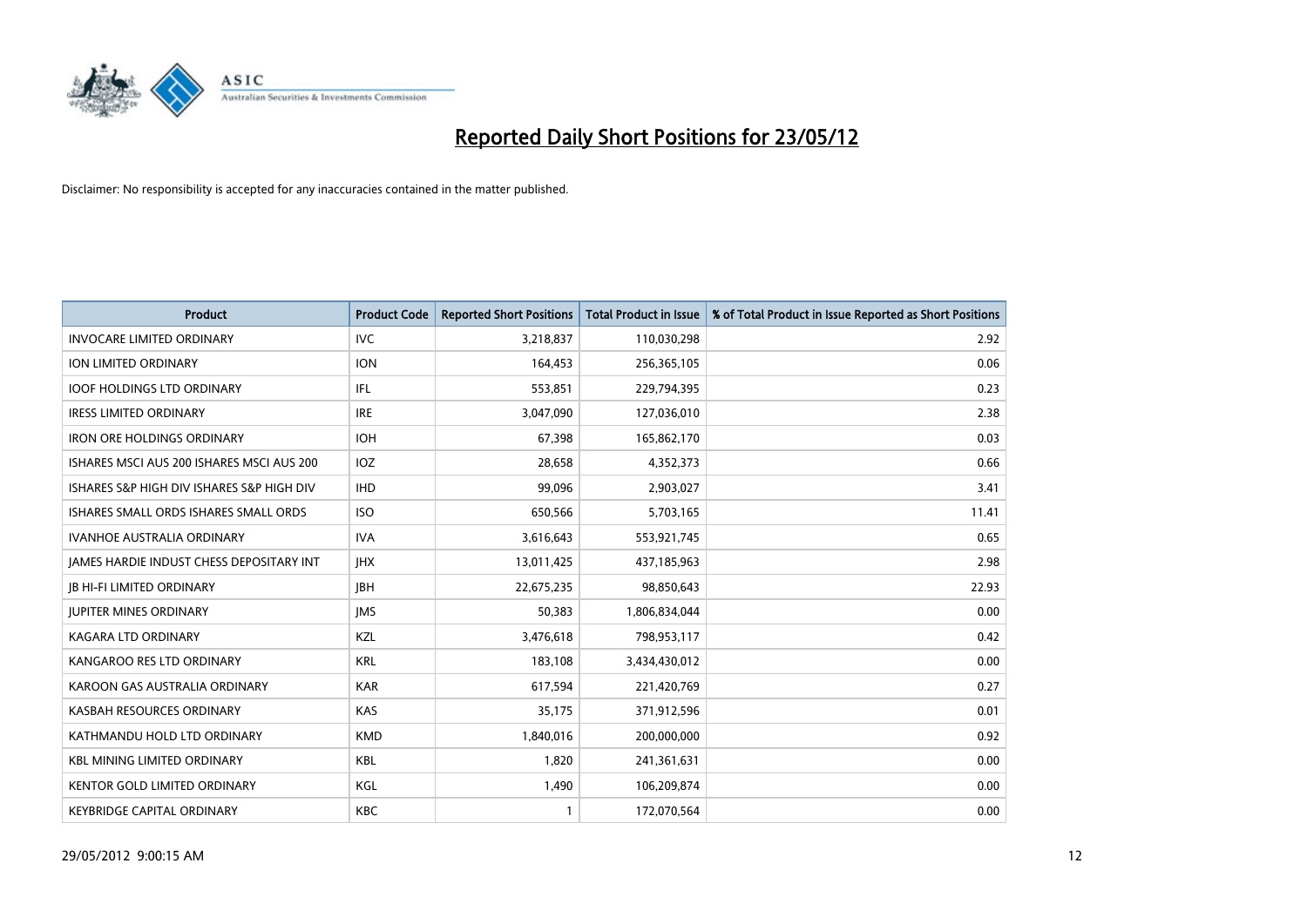

| <b>Product</b>                        | <b>Product Code</b> | <b>Reported Short Positions</b> | <b>Total Product in Issue</b> | % of Total Product in Issue Reported as Short Positions |
|---------------------------------------|---------------------|---------------------------------|-------------------------------|---------------------------------------------------------|
| KINGSGATE CONSOLID. ORDINARY          | <b>KCN</b>          | 5,745,409                       | 151,263,789                   | 3.80                                                    |
| KINGSROSE MINING LTD ORDINARY         | <b>KRM</b>          | 220,723                         | 279,721,062                   | 0.06                                                    |
| LEIGHTON HOLDINGS ORDINARY            | LEI                 | 10,225,578                      | 337,087,596                   | 3.02                                                    |
| LEND LEASE GROUP UNIT/ORD STAPLED     | LLC                 | 3,450,194                       | 572,789,827                   | 0.59                                                    |
| LINC ENERGY LTD ORDINARY              | <b>LNC</b>          | 29,077,109                      | 504,487,631                   | 5.74                                                    |
| LIQUEFIED NATURAL ORDINARY            | LNG                 | 272,800                         | 267,699,015                   | 0.10                                                    |
| LUDOWICI LIMITED ORDINARY             | LDW                 | 9,381                           | 29,623,203                    | 0.03                                                    |
| LYNAS CORPORATION ORDINARY            | <b>LYC</b>          | 174,359,946                     | 1,714,846,913                 | 10.18                                                   |
| <b>M2 TELECOMMUNICATION ORDINARY</b>  | <b>MTU</b>          | 241,480                         | 156,281,954                   | 0.16                                                    |
| <b>MACA LIMITED ORDINARY</b>          | <b>MLD</b>          | 42,838                          | 150,000,000                   | 0.03                                                    |
| <b>MACMAHON HOLDINGS ORDINARY</b>     | <b>MAH</b>          | 2,299,041                       | 738,631,705                   | 0.32                                                    |
| MACQ ATLAS ROADS GRP ORDINARY STAPLED | <b>MQA</b>          | 4,048,127                       | 464,279,594                   | 0.88                                                    |
| MACQUARIE GROUP LTD ORDINARY          | MQG                 | 9,001,548                       | 348,602,873                   | 2.58                                                    |
| MARENGO MINING ORDINARY               | <b>MGO</b>          | 39,850                          | 1,003,745,113                 | 0.00                                                    |
| <b>MATRIX C &amp; E LTD ORDINARY</b>  | <b>MCE</b>          | 681,501                         | 77,081,507                    | 0.89                                                    |
| <b>MAVERICK DRILLING ORDINARY</b>     | <b>MAD</b>          | 41,006                          | 267,594,286                   | 0.01                                                    |
| MCMILLAN SHAKESPEARE ORDINARY         | <b>MMS</b>          | 66,086                          | 74,523,965                    | 0.07                                                    |
| MEDUSA MINING LTD ORDINARY            | <b>MML</b>          | 2,959,296                       | 188,903,911                   | 1.57                                                    |
| MEO AUSTRALIA LTD ORDINARY            | <b>MEO</b>          | 4,751,415                       | 539,913,260                   | 0.87                                                    |
| MERMAID MARINE ORDINARY               | <b>MRM</b>          | 508,104                         | 219,311,642                   | 0.23                                                    |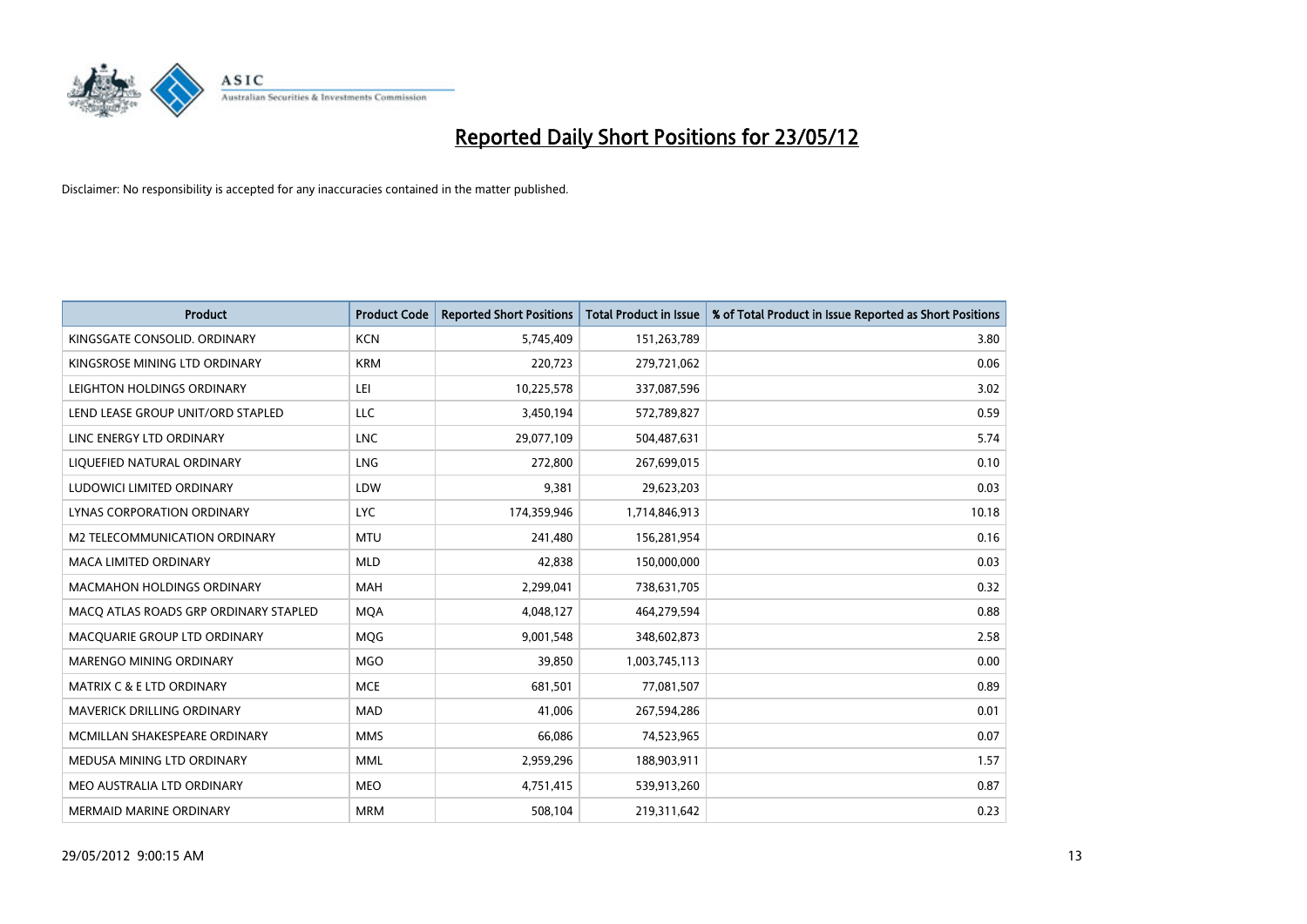

| <b>Product</b>                    | <b>Product Code</b> | <b>Reported Short Positions</b> | <b>Total Product in Issue</b> | % of Total Product in Issue Reported as Short Positions |
|-----------------------------------|---------------------|---------------------------------|-------------------------------|---------------------------------------------------------|
| MESOBLAST LIMITED ORDINARY        | <b>MSB</b>          | 14,803,941                      | 284,478,361                   | 5.21                                                    |
| METALS X LIMITED ORDINARY         | <b>MLX</b>          | 486,052                         | 1,320,047,397                 | 0.04                                                    |
| METCASH LIMITED ORDINARY          | <b>MTS</b>          | 41,549,054                      | 771,345,864                   | 5.39                                                    |
| METGASCO LIMITED ORDINARY         | <b>MEL</b>          | 4,625                           | 337,414,140                   | 0.00                                                    |
| METMINCO LIMITED ORDINARY         | <b>MNC</b>          | 4,697,219                       | 1,749,541,573                 | 0.26                                                    |
| MHM METALS LIMITED ORDINARY       | <b>MHM</b>          | 37,083                          | 104,890,568                   | 0.04                                                    |
| MICLYN EXP OFFSHR ORDINARY        | <b>MIO</b>          | 1,000,663                       | 278,515,705                   | 0.36                                                    |
| MILTON CORPORATION ORDINARY       | <b>MLT</b>          | 12,800                          | 121,625,655                   | 0.01                                                    |
| MINCOR RESOURCES NL ORDINARY      | <b>MCR</b>          | 2,172,150                       | 192,202,047                   | 1.13                                                    |
| MINERAL DEPOSITS ORDINARY         | <b>MDL</b>          | 90,995                          | 83,538,786                    | 0.12                                                    |
| MINERAL RESOURCES. ORDINARY       | <b>MIN</b>          | 1,217,515                       | 184,856,018                   | 0.65                                                    |
| MIRABELA NICKEL LTD ORDINARY      | <b>MBN</b>          | 17,379,278                      | 542,639,590                   | 3.20                                                    |
| MIRVAC GROUP STAPLED SECURITIES   | <b>MGR</b>          | 8,127,238                       | 3,418,236,755                 | 0.23                                                    |
| MOLOPO ENERGY LTD ORDINARY        | <b>MPO</b>          | 1,199,474                       | 245,579,810                   | 0.50                                                    |
| MOLY MINES LIMITED ORDINARY       | MOL                 | 670,585                         | 384,893,989                   | 0.17                                                    |
| MONADELPHOUS GROUP ORDINARY       | <b>MND</b>          | 2,538,545                       | 88,674,327                    | 2.84                                                    |
| MORTGAGE CHOICE LTD ORDINARY      | MOC                 | 2,380,632                       | 120,319,572                   | 1.97                                                    |
| <b>MOUNT GIBSON IRON ORDINARY</b> | <b>MGX</b>          | 11,368,146                      | 1,085,516,652                 | 1.02                                                    |
| MOUNT MAGNET SOUTH ORDINARY       | <b>MUM</b>          | 543,548                         | 369,315,612                   | 0.15                                                    |
| MULTIPLEX SITES SITES             | <b>MXUPA</b>        | 850                             | 4,500,000                     | 0.02                                                    |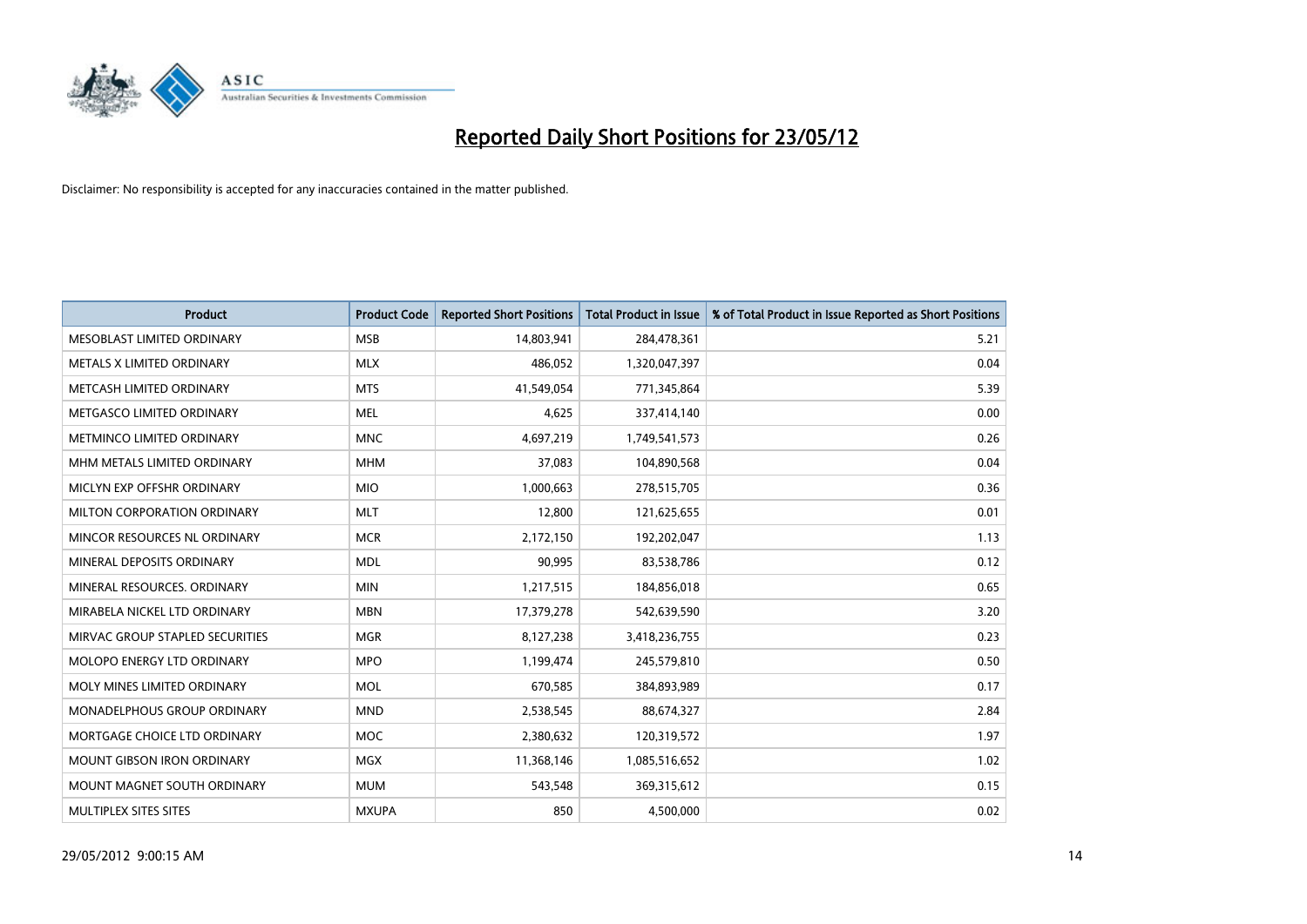

| <b>Product</b>                | <b>Product Code</b> | <b>Reported Short Positions</b> | <b>Total Product in Issue</b> | % of Total Product in Issue Reported as Short Positions |
|-------------------------------|---------------------|---------------------------------|-------------------------------|---------------------------------------------------------|
| MURCHISON METALS LTD ORDINARY | <b>MMX</b>          | 4,319,043                       | 450,093,277                   | 0.96                                                    |
| MYER HOLDINGS LTD ORDINARY    | <b>MYR</b>          | 58,238,867                      | 583,384,551                   | 9.96                                                    |
| MYSTATE LIMITED ORDINARY      | <b>MYS</b>          | 13,191                          | 86,977,573                    | 0.02                                                    |
| NATIONAL AUST. BANK ORDINARY  | <b>NAB</b>          | 15,236,060                      | 2,239,352,006                 | 0.66                                                    |
| NAVIGATOR RESOURCES ORDINARY  | <b>NAV</b>          | 500                             | 2,222,216,576                 | 0.00                                                    |
| NAVITAS LIMITED ORDINARY      | <b>NVT</b>          | 11,810,514                      | 375,318,628                   | 3.16                                                    |
| NEON ENERGY LIMITED ORDINARY  | <b>NEN</b>          | 1,240,047                       | 436,464,518                   | 0.28                                                    |
| NEW HOPE CORPORATION ORDINARY | <b>NHC</b>          | 1,447,270                       | 830,411,534                   | 0.17                                                    |
| NEWCREST MINING ORDINARY      | <b>NCM</b>          | 2,378,159                       | 765,000,000                   | 0.28                                                    |
| NEWS CORP A NON-VOTING CDI    | <b>NWSLV</b>        | 3,128,213                       | 1,618,004,748                 | 0.20                                                    |
| NEWS CORP B VOTING CDI        | <b>NWS</b>          | 1,114,341                       | 798,520,953                   | 0.14                                                    |
| NEXTDC LIMITED ORDINARY       | <b>NXT</b>          | 1,336,266                       | 145,320,558                   | 0.90                                                    |
| NEXUS ENERGY LIMITED ORDINARY | <b>NXS</b>          | 3,299,612                       | 1,329,821,159                 | 0.25                                                    |
| NIB HOLDINGS LIMITED ORDINARY | <b>NHF</b>          | 144,260                         | 439,004,182                   | 0.03                                                    |
| NIDO PETROLEUM ORDINARY       | <b>NDO</b>          | 105,313                         | 1,389,163,151                 | 0.01                                                    |
| NOBLE MINERAL RES ORDINARY    | <b>NMG</b>          | 2,478,586                       | 591,294,002                   | 0.42                                                    |
| NORTHERN IRON LTD ORDINARY    | <b>NFE</b>          | 458,776                         | 369,980,113                   | 0.11                                                    |
| NORTHERN STAR ORDINARY        | <b>NST</b>          | 605,004                         | 402,170,706                   | 0.16                                                    |
| NRW HOLDINGS LIMITED ORDINARY | <b>NWH</b>          | 1,203,794                       | 278,888,011                   | 0.45                                                    |
| NUCOAL RESOURCES LTD ORDINARY | <b>NCR</b>          | 130,194                         | 768,612,354                   | 0.02                                                    |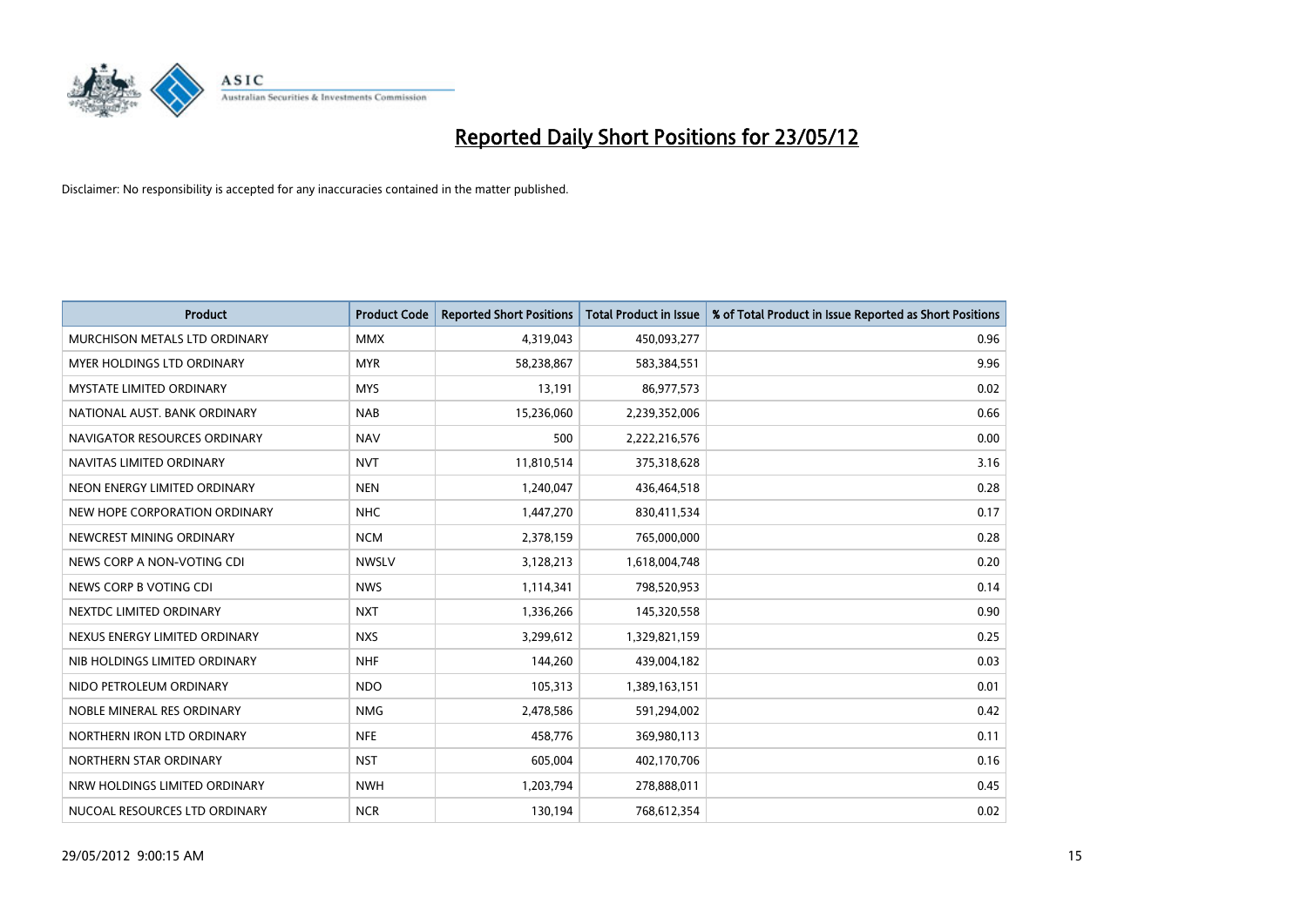

| <b>Product</b>                        | <b>Product Code</b> | <b>Reported Short Positions</b> | <b>Total Product in Issue</b> | % of Total Product in Issue Reported as Short Positions |
|---------------------------------------|---------------------|---------------------------------|-------------------------------|---------------------------------------------------------|
| NUFARM LIMITED ORDINARY               | <b>NUF</b>          | 5,532,270                       | 262,142,247                   | 2.12                                                    |
| OAKTON LIMITED ORDINARY               | <b>OKN</b>          | 886,592                         | 93,800,235                    | 0.95                                                    |
| OCEANAGOLD CORP. CHESS DEPOSITARY INT | <b>OGC</b>          | 2,321,241                       | 262,834,376                   | 0.88                                                    |
| OIL SEARCH LTD ORDINARY               | OSH                 | 9,119,793                       | 1,331,356,047                 | 0.69                                                    |
| OM HOLDINGS LIMITED ORDINARY          | OMH                 | 5,159,235                       | 604,105,150                   | 0.85                                                    |
| <b>ONESTEEL LIMITED ORDINARY</b>      | OST                 | 15,441,352                      | 1,345,665,626                 | 1.15                                                    |
| OPUS GROUP LTD ORDINARY               | <b>OPG</b>          | 1,250                           | 53,678,177                    | 0.00                                                    |
| ORICA LIMITED ORDINARY                | ORI                 | 3,079,541                       | 365,007,037                   | 0.83                                                    |
| ORIGIN ENERGY ORDINARY                | <b>ORG</b>          | 9,737,447                       | 1,089,502,638                 | 0.88                                                    |
| OROCOBRE LIMITED ORDINARY             | <b>ORE</b>          | 63,882                          | 103,195,029                   | 0.05                                                    |
| OROTONGROUP LIMITED ORDINARY          | ORL                 | 209,602                         | 40,880,902                    | 0.50                                                    |
| OZ MINERALS ORDINARY                  | <b>OZL</b>          | 5,064,691                       | 308,785,193                   | 1.64                                                    |
| PACIFIC BRANDS ORDINARY               | <b>PBG</b>          | 6,458,595                       | 912,915,695                   | 0.70                                                    |
| PALADIN ENERGY LTD ORDINARY           | <b>PDN</b>          | 74,381,275                      | 835,645,290                   | 8.90                                                    |
| PAN PACIFIC PETROL. ORDINARY          | <b>PPP</b>          | 7,750                           | 588,612,110                   | 0.00                                                    |
| PANAUST LIMITED ORDINARY              | <b>PNA</b>          | 3,498,329                       | 602,479,854                   | 0.58                                                    |
| PANCONTINENTAL OIL ORDINARY           | <b>PCL</b>          | 3,297,267                       | 994,551,236                   | 0.33                                                    |
| PANORAMIC RESOURCES ORDINARY          | PAN                 | 2,751,339                       | 207,050,710                   | 1.34                                                    |
| PAPERLINX LIMITED ORDINARY            | <b>PPX</b>          | 1,276,443                       | 609,280,761                   | 0.21                                                    |
| PAPILLON RES LTD ORDINARY             | PIR                 | 92,216                          | 243,514,325                   | 0.03                                                    |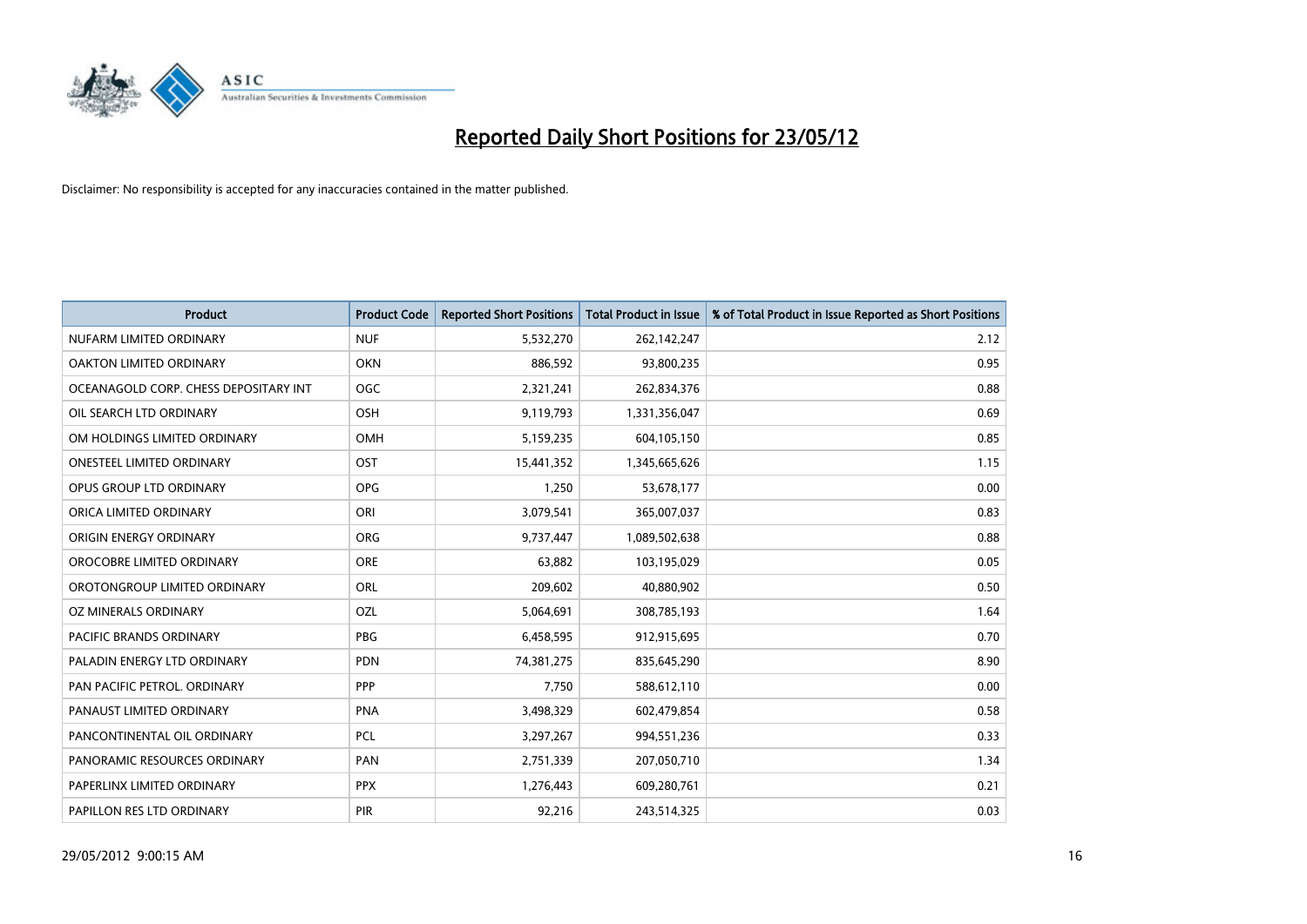

| <b>Product</b>                 | <b>Product Code</b> | <b>Reported Short Positions</b> | <b>Total Product in Issue</b> | % of Total Product in Issue Reported as Short Positions |
|--------------------------------|---------------------|---------------------------------|-------------------------------|---------------------------------------------------------|
| PEAK RESOURCES ORDINARY        | <b>PEK</b>          | 436                             | 207,916,802                   | 0.00                                                    |
| PEET LIMITED ORDINARY          | <b>PPC</b>          | 1,006,755                       | 320,170,604                   | 0.32                                                    |
| PENINSULA ENERGY LTD ORDINARY  | <b>PEN</b>          | 3,858,815                       | 2,163,955,626                 | 0.17                                                    |
| PERILYA LIMITED ORDINARY       | <b>PEM</b>          | 417,314                         | 769,316,426                   | 0.05                                                    |
| PERPETUAL LIMITED ORDINARY     | <b>PPT</b>          | 1,871,949                       | 41,980,678                    | 4.46                                                    |
| PERSEUS MINING LTD ORDINARY    | PRU                 | 12,538,068                      | 457,962,088                   | 2.74                                                    |
| PHARMAXIS LTD ORDINARY         | <b>PXS</b>          | 3,920,459                       | 306,190,989                   | 1.28                                                    |
| PHOSPHAGENICS LTD. ORDINARY    | POH                 | 96,072                          | 1,020,215,957                 | 0.01                                                    |
| PLATINUM ASSET ORDINARY        | <b>PTM</b>          | 6,102,571                       | 561,347,878                   | 1.09                                                    |
| PLATINUM AUSTRALIA ORDINARY    | <b>PLA</b>          | 370,235                         | 504,968,043                   | 0.06                                                    |
| PMI GOLD CORP CDI 1:1          | <b>PVM</b>          | 53,329                          | 71,581,426                    | 0.07                                                    |
| PMP LIMITED ORDINARY           | <b>PMP</b>          | 39,862                          | 323,781,124                   | 0.01                                                    |
| PREMIER INVESTMENTS ORDINARY   | <b>PMV</b>          | 358,584                         | 155,260,377                   | 0.22                                                    |
| PRIMA BIOMED LTD ORDINARY      | <b>PRR</b>          | 819,128                         | 1,066,063,388                 | 0.08                                                    |
| PRIMARY HEALTH CARE ORDINARY   | <b>PRY</b>          | 13,699,127                      | 501,717,314                   | 2.72                                                    |
| PRIMEAG AUSTRALIA ORDINARY     | PAG                 | 184,297                         | 266,394,444                   | 0.07                                                    |
| PROGRAMMED ORDINARY            | <b>PRG</b>          | 278,304                         | 118, 173, 778                 | 0.23                                                    |
| <b>QANTAS AIRWAYS ORDINARY</b> | QAN                 | 16,088,989                      | 2,265,123,620                 | 0.70                                                    |
| OBE INSURANCE GROUP ORDINARY   | <b>OBE</b>          | 43,483,987                      | 1,181,682,557                 | 3.68                                                    |
| OR NATIONAL LIMITED ORDINARY   | <b>ORN</b>          | 11,818,080                      | 2,440,000,000                 | 0.47                                                    |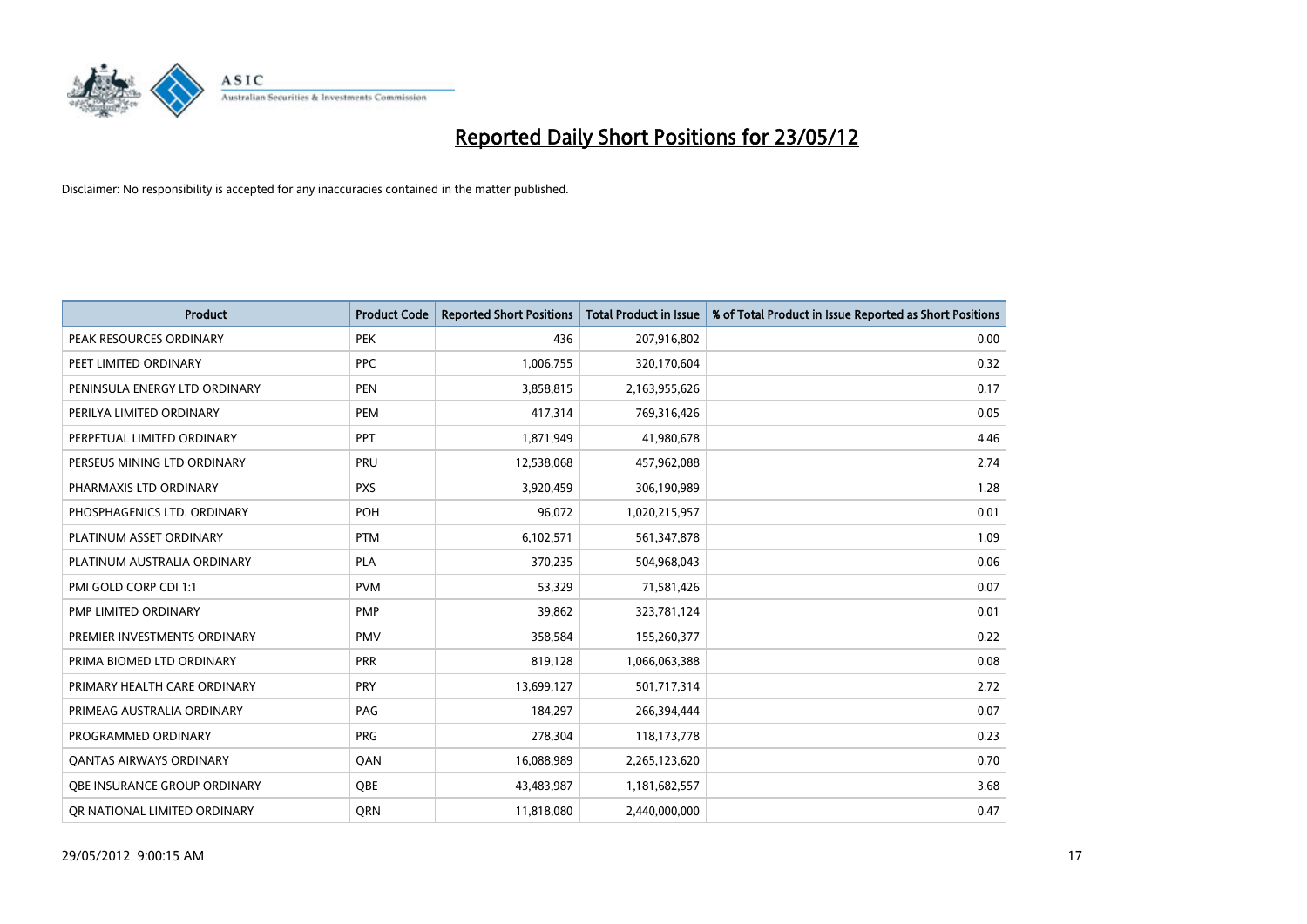

| <b>Product</b>                      | <b>Product Code</b> | <b>Reported Short Positions</b> | <b>Total Product in Issue</b> | % of Total Product in Issue Reported as Short Positions |
|-------------------------------------|---------------------|---------------------------------|-------------------------------|---------------------------------------------------------|
| ORXPHARMA LTD ORDINARY              | <b>QRX</b>          | 330,472                         | 144,539,706                   | 0.23                                                    |
| <b>QUBE LOGISTICS HLDG ORDINARY</b> | <b>QUB</b>          | 3,145,130                       | 909,407,185                   | 0.34                                                    |
| RAMELIUS RESOURCES ORDINARY         | <b>RMS</b>          | 1,196,839                       | 335,906,949                   | 0.36                                                    |
| RAMSAY HEALTH CARE ORDINARY         | <b>RHC</b>          | 1,843,734                       | 202,081,252                   | 0.92                                                    |
| RANGE RESOURCES LTD ORDINARY        | <b>RRS</b>          | 301,490                         | 2,118,880,660                 | 0.01                                                    |
| <b>RCR TOMLINSON ORDINARY</b>       | <b>RCR</b>          | 124,475                         | 132,309,023                   | 0.09                                                    |
| <b>REA GROUP ORDINARY</b>           | <b>REA</b>          | 371,841                         | 131,714,699                   | 0.28                                                    |
| RECKON LIMITED ORDINARY             | <b>RKN</b>          | 829,594                         | 129,488,015                   | 0.65                                                    |
| <b>RED 5 LIMITED ORDINARY</b>       | <b>RED</b>          | 7,520                           | 135,488,008                   | 0.01                                                    |
| <b>RED FORK ENERGY ORDINARY</b>     | <b>RFE</b>          | 107,991                         | 310,229,853                   | 0.03                                                    |
| REDBANK ENERGY LTD ORDINARY         | <b>AEJ</b>          | 19                              | 786,287                       | 0.00                                                    |
| <b>REDFLEX HOLDINGS ORDINARY</b>    | <b>RDF</b>          | $\overline{2}$                  | 110,345,599                   | 0.00                                                    |
| REGIONAL EXPRESS ORDINARY           | <b>REX</b>          | 10,000                          | 121,254,902                   | 0.01                                                    |
| <b>REGIS RESOURCES ORDINARY</b>     | <b>RRL</b>          | 1,277,993                       | 451,918,457                   | 0.28                                                    |
| RENAISSANCE MINERALS ORDINARY       | <b>RNS</b>          | 2,250,000                       | 135,300,001                   | 1.66                                                    |
| RESMED INC CDI 10:1                 | <b>RMD</b>          | 4,531,564                       | 1,556,242,300                 | 0.28                                                    |
| RESOLUTE MINING ORDINARY            | <b>RSG</b>          | 3,689,944                       | 653,224,010                   | 0.55                                                    |
| RESOURCE GENERATION ORDINARY        | <b>RES</b>          | 173                             | 262,895,652                   | 0.00                                                    |
| <b>RETAIL FOOD GROUP ORDINARY</b>   | <b>RFG</b>          | 26,960                          | 108,422,615                   | 0.03                                                    |
| REVERSE CORP LIMITED ORDINARY       | <b>REF</b>          | 100                             | 92,382,175                    | 0.00                                                    |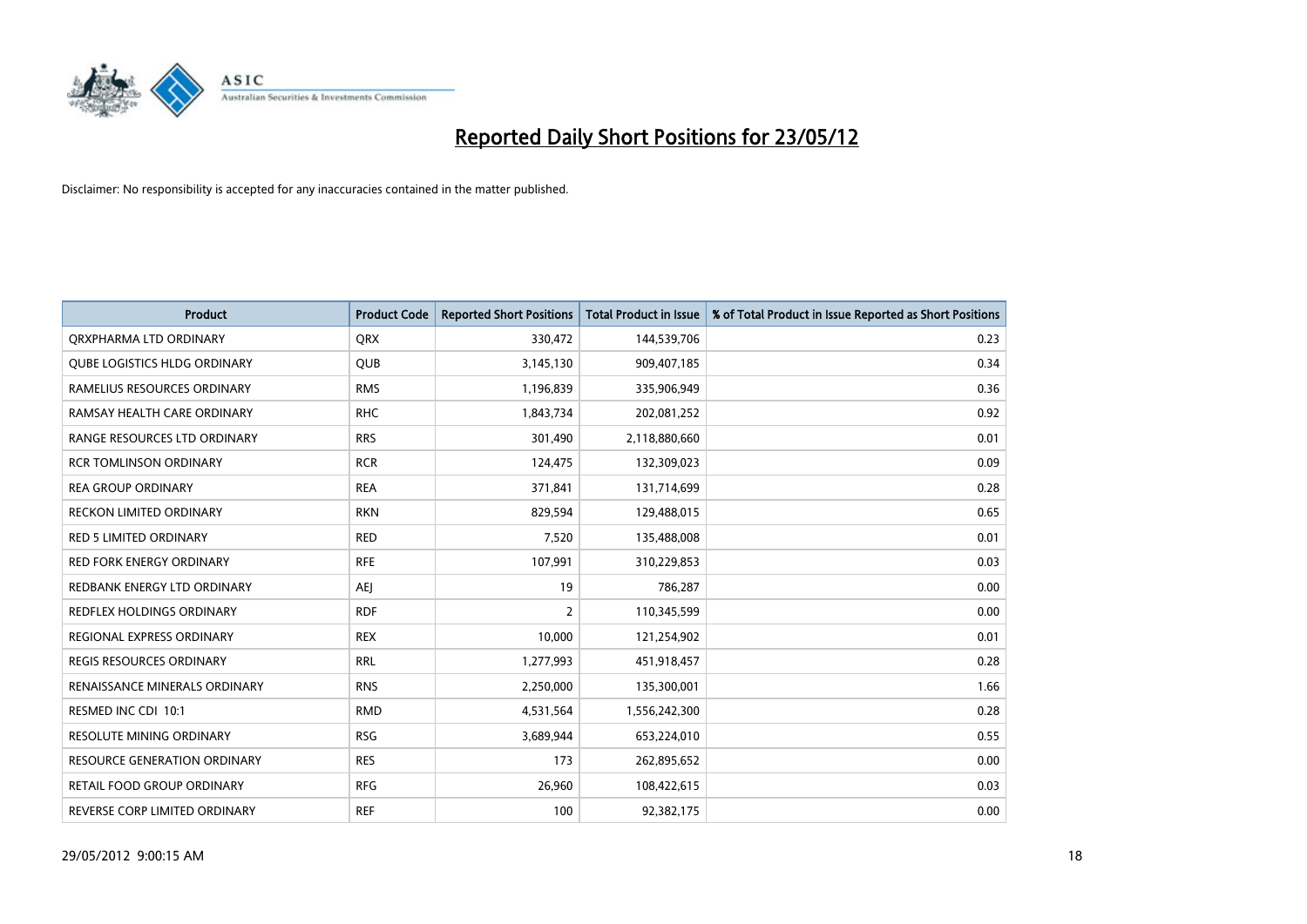

| <b>Product</b>                     | <b>Product Code</b> | <b>Reported Short Positions</b> | <b>Total Product in Issue</b> | % of Total Product in Issue Reported as Short Positions |
|------------------------------------|---------------------|---------------------------------|-------------------------------|---------------------------------------------------------|
| REX MINERALS LIMITED ORDINARY      | <b>RXM</b>          | 698,076                         | 176,447,284                   | 0.40                                                    |
| RHG LIMITED ORDINARY               | <b>RHG</b>          | 36,083                          | 308,483,177                   | 0.01                                                    |
| <b>RIALTO ENERGY ORDINARY</b>      | <b>RIA</b>          | 1,358,626                       | 671,347,392                   | 0.20                                                    |
| <b>RIDLEY CORPORATION ORDINARY</b> | <b>RIC</b>          | 74,355                          | 307,817,071                   | 0.02                                                    |
| RIO TINTO LIMITED ORDINARY         | <b>RIO</b>          | 18,117,147                      | 435,758,720                   | 4.14                                                    |
| ROBUST RESOURCES ORDINARY          | <b>ROL</b>          | 17,326                          | 87,544,097                    | 0.02                                                    |
| ROC OIL COMPANY ORDINARY           | <b>ROC</b>          | 2,599,417                       | 683,235,552                   | 0.39                                                    |
| RURALCO HOLDINGS ORDINARY          | <b>RHL</b>          | 12,000                          | 55,019,284                    | 0.02                                                    |
| SAI GLOBAL LIMITED ORDINARY        | SAI                 | 4,469,706                       | 204,354,836                   | 2.19                                                    |
| SALMAT LIMITED ORDINARY            | <b>SLM</b>          | 3,127,898                       | 159,802,174                   | 1.95                                                    |
| SAMSON OIL & GAS LTD ORDINARY      | SSN                 | 1,444,768                       | 1,765,089,972                 | 0.08                                                    |
| SANDFIRE RESOURCES ORDINARY        | <b>SFR</b>          | 4,343,164                       | 151,158,635                   | 2.87                                                    |
| <b>SANTOS LTD ORDINARY</b>         | <b>STO</b>          | 4,209,565                       | 952,784,551                   | 0.43                                                    |
| SARACEN MINERAL ORDINARY           | SAR                 | 2,467,832                       | 594,625,640                   | 0.43                                                    |
| SEDGMAN LIMITED ORDINARY           | <b>SDM</b>          | 18,711                          | 214,292,930                   | 0.00                                                    |
| SEEK LIMITED ORDINARY              | <b>SEK</b>          | 13,094,115                      | 337,101,307                   | 3.89                                                    |
| SENEX ENERGY LIMITED ORDINARY      | SXY                 | 1,958,680                       | 926,147,416                   | 0.20                                                    |
| SERVCORP LIMITED ORDINARY          | SRV                 | 17,000                          | 98,440,807                    | 0.02                                                    |
| SERVICE STREAM ORDINARY            | <b>SSM</b>          | 400                             | 283,418,867                   | 0.00                                                    |
| SEVEN GROUP HOLDINGS ORDINARY      | <b>SVW</b>          | 715,083                         | 307,410,281                   | 0.22                                                    |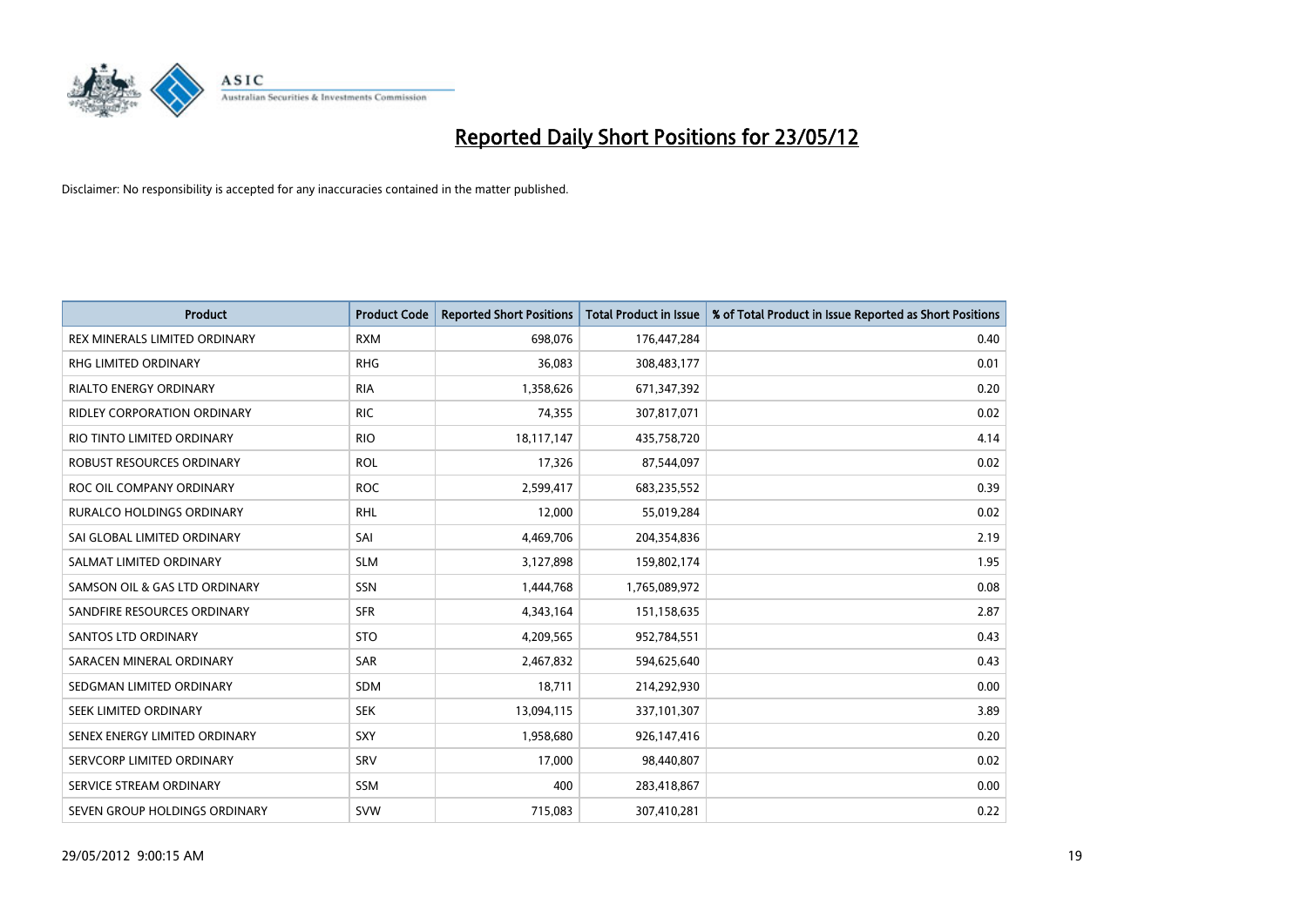

| <b>Product</b>                           | <b>Product Code</b> | <b>Reported Short Positions</b> | <b>Total Product in Issue</b> | % of Total Product in Issue Reported as Short Positions |
|------------------------------------------|---------------------|---------------------------------|-------------------------------|---------------------------------------------------------|
| SEVEN WEST MEDIA LTD ORDINARY            | <b>SWM</b>          | 14,871,603                      | 666,105,054                   | 2.21                                                    |
| SIGMA PHARMACEUTICAL ORDINARY            | <b>SIP</b>          | 5,839,689                       | 1,185,020,782                 | 0.51                                                    |
| <b>SILEX SYSTEMS ORDINARY</b>            | <b>SLX</b>          | 706,362                         | 170,143,997                   | 0.41                                                    |
| SILVER LAKE RESOURCE ORDINARY            | <b>SLR</b>          | 187,100                         | 220,264,064                   | 0.09                                                    |
| SIMS METAL MGMT LTD ORDINARY             | SGM                 | 9,519,870                       | 205,856,443                   | 4.63                                                    |
| SINGAPORE TELECOMM. CHESS DEPOSITARY INT | SGT                 | 7,505,966                       | 158,218,641                   | 4.75                                                    |
| SIRTEX MEDICAL ORDINARY                  | <b>SRX</b>          | 4,096                           | 55,768,136                    | 0.01                                                    |
| SKILLED GROUP LTD ORDINARY               | <b>SKE</b>          | 11,050                          | 233,487,276                   | 0.00                                                    |
| SKY CITY ENTERTAIN, ORDINARY             | <b>SKC</b>          | 150,101                         | 576,958,340                   | 0.03                                                    |
| <b>SLATER &amp; GORDON ORDINARY</b>      | SGH                 | 9,026                           | 168,600,731                   | 0.01                                                    |
| SMS MANAGEMENT. ORDINARY                 | <b>SMX</b>          | 562,335                         | 68,415,913                    | 0.82                                                    |
| SONIC HEALTHCARE ORDINARY                | <b>SHL</b>          | 5,543,612                       | 389,969,875                   | 1.42                                                    |
| SOUL PATTINSON (W.H) ORDINARY            | SOL                 | 12,326                          | 239,395,320                   | 0.01                                                    |
| SOUTH BOULDER MINES ORDINARY             | <b>STB</b>          | 102,513                         | 116,232,826                   | 0.09                                                    |
| SP AUSNET STAPLED SECURITIES             | SPN                 | 5,443,022                       | 2,896,219,682                 | 0.18                                                    |
| SPARK INFRASTRUCTURE STAPLED NOTE & UNIT | SKI                 | 33,622,107                      | 1,326,734,264                 | 2.53                                                    |
| SPECIALTY FASHION ORDINARY               | SFH                 | 1,078,569                       | 192,086,121                   | 0.56                                                    |
| SPOTLESS GROUP LTD ORDINARY              | <b>SPT</b>          | 512,598                         | 265,746,161                   | 0.20                                                    |
| ST BARBARA LIMITED ORDINARY              | <b>SBM</b>          | 11,720,205                      | 325,615,389                   | 3.58                                                    |
| STANMORE COAL LTD ORDINARY               | <b>SMR</b>          | 66,885                          | 160,180,221                   | 0.04                                                    |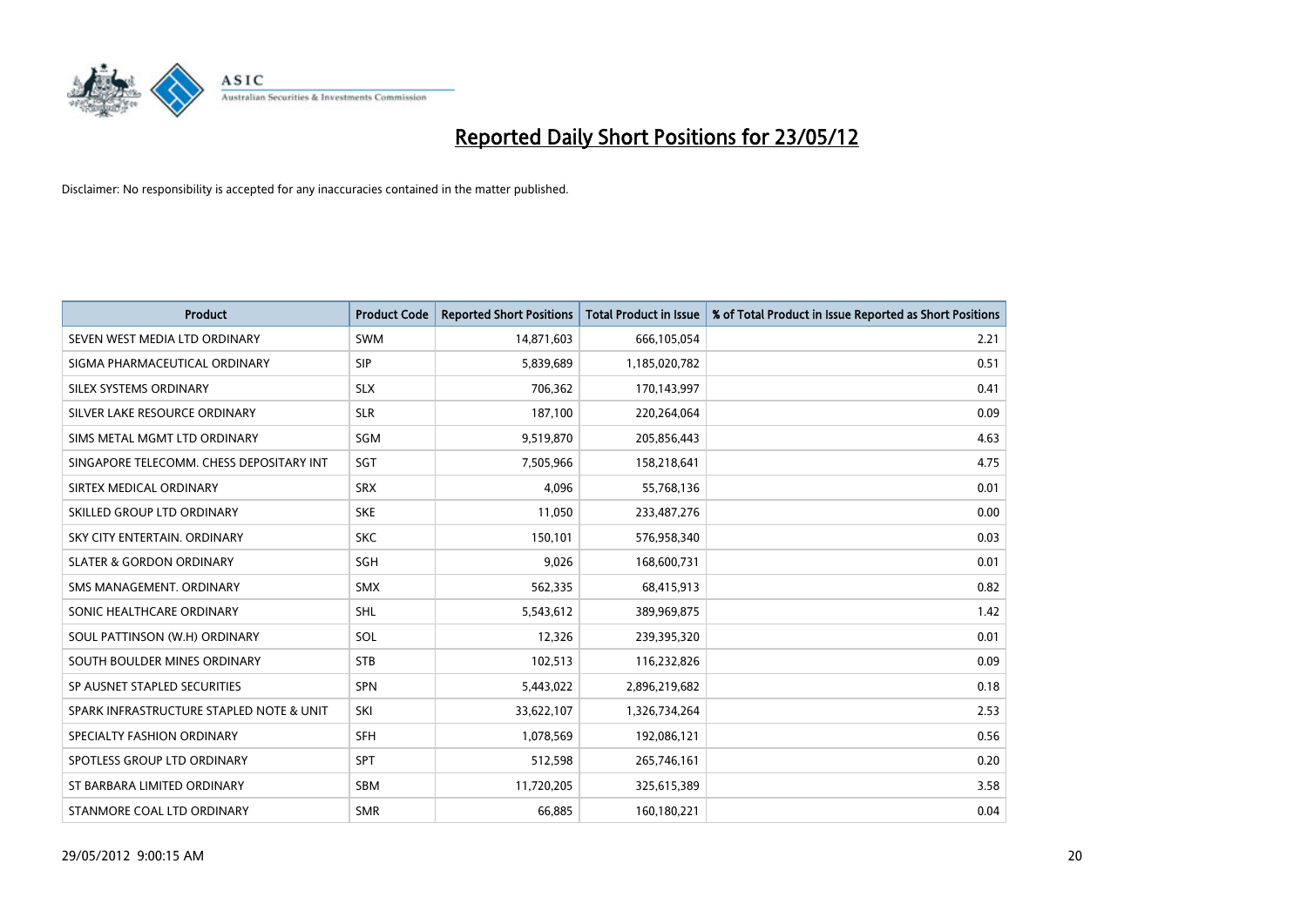

| <b>Product</b>                       | <b>Product Code</b> | <b>Reported Short Positions</b> | <b>Total Product in Issue</b> | % of Total Product in Issue Reported as Short Positions |
|--------------------------------------|---------------------|---------------------------------|-------------------------------|---------------------------------------------------------|
| STARPHARMA HOLDINGS ORDINARY         | SPL                 | 1,549,555                       | 280,802,451                   | 0.56                                                    |
| STHN CROSS MEDIA ORDINARY            | <b>SXL</b>          | 4,735,271                       | 704,594,449                   | 0.67                                                    |
| STOCKLAND UNITS/ORD STAPLED          | SGP                 | 14,711,410                      | 2,219,880,007                 | 0.66                                                    |
| STRAITS RES LTD. ORDINARY            | <b>SRQ</b>          | 2,139,397                       | 456,529,474                   | 0.47                                                    |
| STW COMMUNICATIONS ORDINARY          | SGN                 | 16,361                          | 362,798,351                   | 0.00                                                    |
| SUNCORP GROUP LTD ORDINARY           | <b>SUN</b>          | 11,181,916                      | 1,286,600,980                 | 0.84                                                    |
| SUNDANCE ENERGY ORDINARY             | <b>SEA</b>          | 64,253                          | 277,098,474                   | 0.02                                                    |
| SUNDANCE RESOURCES ORDINARY          | SDL                 | 8,099,130                       | 2,933,534,505                 | 0.27                                                    |
| SUNLAND GROUP LTD ORDINARY           | <b>SDG</b>          | 91,510                          | 201,578,526                   | 0.05                                                    |
| SUPER RET REP LTD ORDINARY           | <b>SUL</b>          | 1,011,834                       | 196,152,971                   | 0.51                                                    |
| SYD AIRPORT STAPLED US PROHIBIT.     | <b>SYD</b>          | 7,109,623                       | 1,861,210,782                 | 0.39                                                    |
| <b>TABCORP HOLDINGS LTD ORDINARY</b> | <b>TAH</b>          | 7,123,651                       | 730,113,969                   | 0.98                                                    |
| TANAMI GOLD NL ORDINARY              | <b>TAM</b>          | 171,177                         | 261,132,677                   | 0.06                                                    |
| TAP OIL LIMITED ORDINARY             | <b>TAP</b>          | 826,809                         | 241,295,311                   | 0.33                                                    |
| TASSAL GROUP LIMITED ORDINARY        | <b>TGR</b>          | 46,284                          | 146,304,404                   | 0.02                                                    |
| TATTS GROUP LTD ORDINARY             | <b>TTS</b>          | 10,551,552                      | 1,362,919,733                 | 0.78                                                    |
| TECHNOLOGY ONE ORDINARY              | <b>TNE</b>          | 10,935                          | 304,910,455                   | 0.00                                                    |
| TELECOM CORPORATION ORDINARY         | <b>TEL</b>          | 16,253,341                      | 1,930,043,981                 | 0.82                                                    |
| TELSTRA CORPORATION, ORDINARY        | <b>TLS</b>          | 40,735,588                      | 12,443,074,357                | 0.33                                                    |
| TEN NETWORK HOLDINGS ORDINARY        | <b>TEN</b>          | 60,286,270                      | 1,045,236,720                 | 5.77                                                    |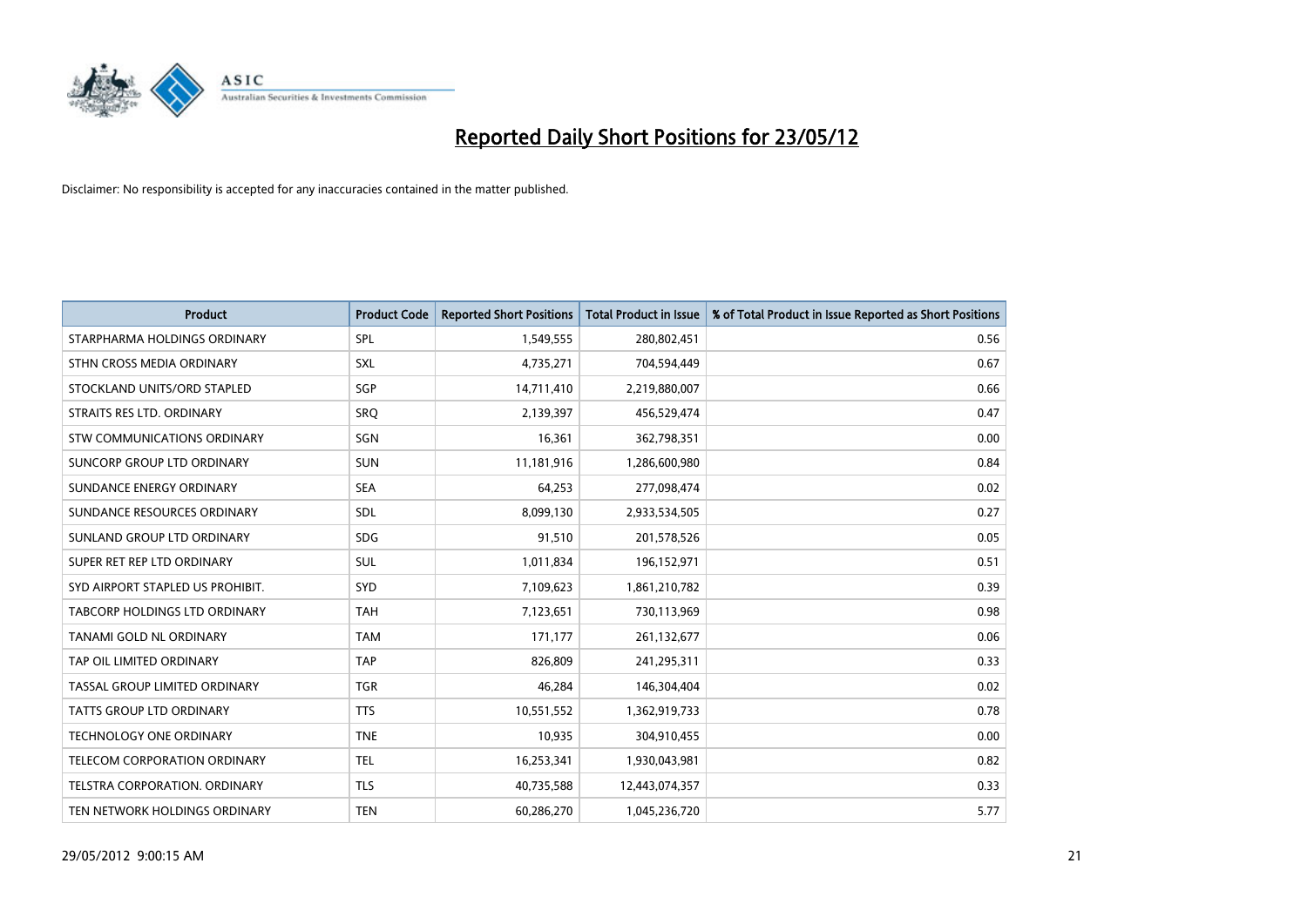

| <b>Product</b>                       | <b>Product Code</b> | <b>Reported Short Positions</b> | <b>Total Product in Issue</b> | % of Total Product in Issue Reported as Short Positions |
|--------------------------------------|---------------------|---------------------------------|-------------------------------|---------------------------------------------------------|
| TERANGA GOLD CORP CDI 1:1            | <b>TGZ</b>          | 269,354                         | 158,155,577                   | 0.16                                                    |
| TEXON PETROLEUM LTD ORDINARY         | <b>TXN</b>          | 228,150                         | 245,039,848                   | 0.09                                                    |
| TFS CORPORATION LTD ORDINARY         | <b>TFC</b>          | 450,269                         | 279,621,829                   | 0.16                                                    |
| THAKRAL HOLDINGS GRP ORDINARY/UNIT   | <b>THG</b>          | 164                             | 585,365,014                   | 0.00                                                    |
| THE REJECT SHOP ORDINARY             | <b>TRS</b>          | 1,499,505                       | 26,071,170                    | 5.75                                                    |
| THINKSMART LIMITED ORDINARY          | <b>TSM</b>          | 175,000                         | 156,005,431                   | 0.11                                                    |
| THORN GROUP LIMITED ORDINARY         | <b>TGA</b>          | 311,937                         | 146,374,703                   | 0.22                                                    |
| TIGER RESOURCES ORDINARY             | <b>TGS</b>          | 2,165,953                       | 673,470,269                   | 0.32                                                    |
| <b>TISHMAN SPEYER UNITS</b>          | <b>TSO</b>          | 40,786                          | 338,440,904                   | 0.01                                                    |
| TOLL HOLDINGS LTD ORDINARY           | <b>TOL</b>          | 17,083,828                      | 717,133,875                   | 2.40                                                    |
| TOX FREE SOLUTIONS ORDINARY          | <b>TOX</b>          | 10,786                          | 114,838,108                   | 0.01                                                    |
| TPG TELECOM LIMITED ORDINARY         | <b>TPM</b>          | 2,312,905                       | 793,808,141                   | 0.28                                                    |
| TRADE ME GROUP ORDINARY              | <b>TME</b>          | 336,576                         | 395,745,510                   | 0.09                                                    |
| <b>TRANSFIELD SERVICES ORDINARY</b>  | <b>TSE</b>          | 5,994,455                       | 530,586,567                   | 1.12                                                    |
| TRANSPACIFIC INDUST. ORDINARY        | <b>TPI</b>          | 5,009,439                       | 1,578,209,025                 | 0.31                                                    |
| TRANSURBAN GROUP TRIPLE STAPLED SEC. | TCL                 | 5,731,106                       | 1,458,321,112                 | 0.38                                                    |
| TREASURY WINE ESTATE ORDINARY        | <b>TWE</b>          | 12,076,125                      | 647,227,144                   | 1.86                                                    |
| TROY RESOURCES LTD ORDINARY          | <b>TRY</b>          | 414,558                         | 89,296,649                    | 0.44                                                    |
| UGL LIMITED ORDINARY                 | UGL                 | 5,539,555                       | 166,315,038                   | 3.31                                                    |
| UNILIFE CORPORATION CDI 6:1          | <b>UNS</b>          | 211,168                         | 258,962,928                   | 0.08                                                    |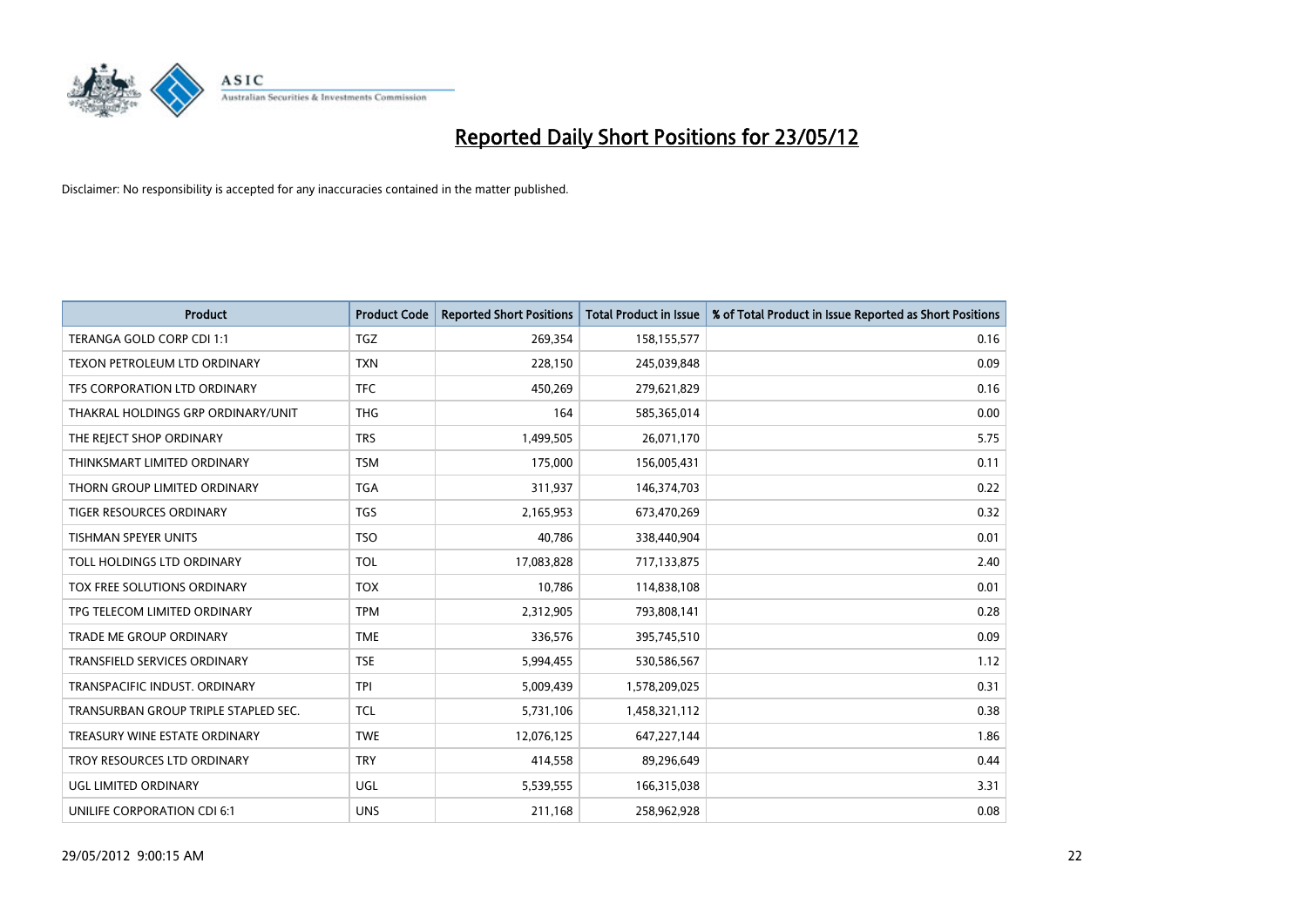

| <b>Product</b>                         | <b>Product Code</b> | <b>Reported Short Positions</b> | <b>Total Product in Issue</b> | % of Total Product in Issue Reported as Short Positions |
|----------------------------------------|---------------------|---------------------------------|-------------------------------|---------------------------------------------------------|
| UXC LIMITED ORDINARY                   | <b>UXC</b>          | 153,900                         | 305,585,913                   | 0.05                                                    |
| <b>VENTURE MINERALS ORDINARY</b>       | <b>VMS</b>          | 10,844                          | 232,468,592                   | 0.00                                                    |
| <b>VIRGIN AUS HLDG LTD ORDINARY</b>    | <b>VAH</b>          | 7,947,749                       | 2,210,197,600                 | 0.35                                                    |
| VITERRA INC CDI 1:1                    | <b>VTA</b>          | 10                              | 68,629,939                    | 0.00                                                    |
| WAH NAM INT HLDG LTD ORDINARY          | <b>WNI</b>          | 41,310                          | 6,706,732,005                 | 0.00                                                    |
| <b>WATPAC LIMITED ORDINARY</b>         | <b>WTP</b>          | 259,173                         | 184,332,526                   | 0.13                                                    |
| <b>WDS LIMITED ORDINARY</b>            | <b>WDS</b>          | 7                               | 144,740,614                   | 0.00                                                    |
| WEBIET LIMITED ORDINARY                | <b>WEB</b>          | 444,932                         | 71,232,746                    | 0.63                                                    |
| WESFARMERS LIMITED ORDINARY            | <b>WES</b>          | 29,743,773                      | 1,006,491,544                 | 2.94                                                    |
| WESFARMERS LIMITED PARTIALLY PROTECTED | <b>WESN</b>         | 151,625                         | 150,580,618                   | 0.09                                                    |
| WESTERN AREAS NL ORDINARY              | <b>WSA</b>          | 8,357,616                       | 179,735,899                   | 4.66                                                    |
| WESTFIELD GROUP ORD/UNIT STAPLED SEC   | <b>WDC</b>          | 6,769,038                       | 2,295,578,169                 | 0.27                                                    |
| WESTFIELD RETAIL TST UNIT STAPLED      | <b>WRT</b>          | 43,830,710                      | 3,054,166,195                 | 1.43                                                    |
| <b>WESTPAC BANKING CORP ORDINARY</b>   | <b>WBC</b>          | 60,489,913                      | 3,055,110,360                 | 1.93                                                    |
| WHITE ENERGY COMPANY ORDINARY          | <b>WEC</b>          | 2,337,363                       | 322,974,494                   | 0.71                                                    |
| <b>WHITEHAVEN COAL ORDINARY</b>        | <b>WHC</b>          | 17,192,233                      | 1,013,190,387                 | 1.69                                                    |
| WHK GROUP LIMITED ORDINARY             | <b>WHG</b>          | 26,441                          | 265,200,652                   | 0.01                                                    |
| WHL ENERGY LIMITED ORDINARY            | <b>WHN</b>          | 9,090,910                       | 1,407,038,386                 | 0.64                                                    |
| WOODSIDE PETROLEUM ORDINARY            | <b>WPL</b>          | 3,362,348                       | 823,910,657                   | 0.40                                                    |
| WOOLWORTHS LIMITED ORDINARY            | <b>WOW</b>          | 6,084,687                       | 1,230,625,667                 | 0.46                                                    |